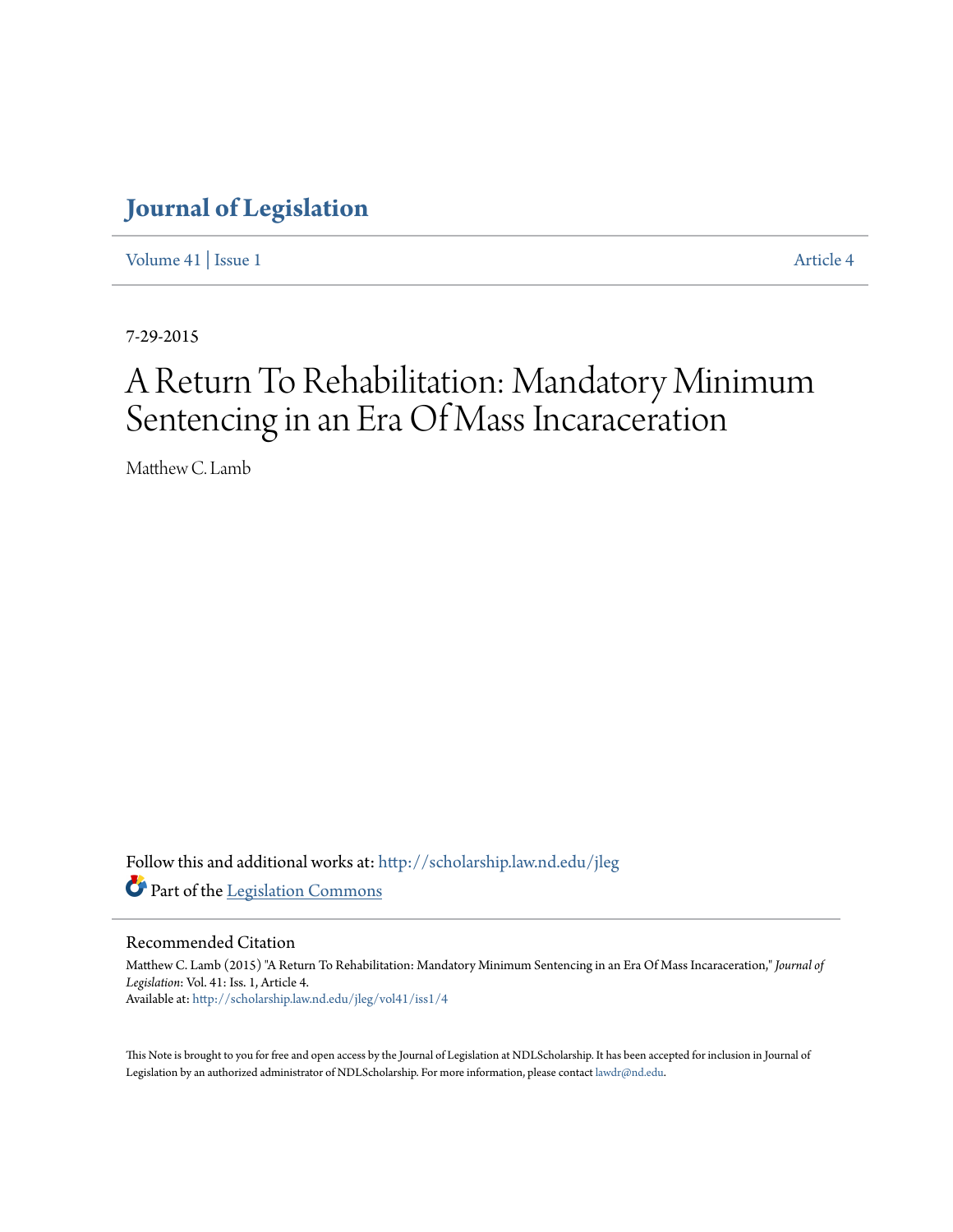## A RETURN TO REHABILITATION: MANDATORY MINIMUM SENTENCING IN AN ERA OF MASS **INCARCERATION**

## Matthew C. Lamb

## I. INTRODUCTION

In 2013 Senators Richard Durbin (D-IL), Patrick Leahy (D-VT), and Mike Lee (R-UT) introduced the Smarter Sentencing Act to decrease mandatory minimum sentences for federal drug crimes and enlarge the existing safety valve for federal drug offenses.<sup>1</sup> The Smarter Sentencing Act reduces the statutory minimum sentence of specific federal drug offenses and permits judges to deviate from mandatory minimum sentences for controlled substance offenses under certain circumstances.<sup>2</sup> Similarly in 2013, Senators Leahy and Rand Paul (R-KY), as well as Representatives Bobby Scott (D-VA) and Thomas Massie (R-KY), introduced the Justice Safety Valve Act.<sup>3</sup> The Justice Safety Valve Act would give judges more discretion in sentencing by permitting judges to sentence offenders below the mandatory minimum sentence when such sentence would not meet one of the requisite goals of punishment. $4$  Both acts aim to deter crime through more efficient means while reducing federal prison expenditure and the federal inmate population.

The Smarter Sentencing Act and the Justice Safety Valve Act counteract policies that accompanied what many consider an unsuccessful War on Drugs by abandoning mandatory minimum sentencing in favor of increased judicial discretion. Mandatory minimum sentencing initially developed out of concerns stemming from the amount of judicial discretion found in indeterminate sentencing methods. Mandatory minimum sentencing promised an egalitarian form of sentencing by requiring judges to impose a mandatory

<sup>1.</sup> Smarter Sentencing Act, S. 1410, 113th Cong. (2013); see also Frequently Asked Questions About S. 1410, The Smarter Sentencing Act of 2013, FAMILIES AGAINST MANDATORY MINIMUMS (August 1, 2013), http://famm.org/wp-content/uploads/2013/08/FAQ-S.-1410-Durbin-SV-bill-8.1.pdf (last visited Dec. 27, 2014).

<sup>2. .</sup> S. 1410; see also FAMILIES AGAINST MANDATORY MINIMUMS, supra note 1.

<sup>3.</sup> Justice Safety Valve Act, S. 619, 113th Congress (2013); see also Frequently Asked Questions About S. 619/H.R. 1695, The Justice Safety Valve Act of 2013, FAMILIES AGAINST MANDATORY MINIMUMS (Aug. 23, 2013), http://famm.org/wp-content/uploads/2013/07/FAQ-Paul-Leahy-Justice-Safety-Valve-Act-of-2013-8.23.13.pdf (last visited Dec. 27, 2014).

<sup>4. .</sup> In order to deviate from the mandatory minimum sentence, the judge must determine if the minimum sentence would fulfill the goals of punishment listed at the current safety valve, 18 U.S.C. § 3553(a). According to the proposed Justice Safety Valve Act, a judge may deviate from the mandatory minimum if the mandatory minimum would keep the public safe, provide a just punishment for the crime, provide rehabilitation, and deter others from committing crimes. See Sentencing Reform Act, 18 U.S.C. § 3553(a) (2006); see also S. 619.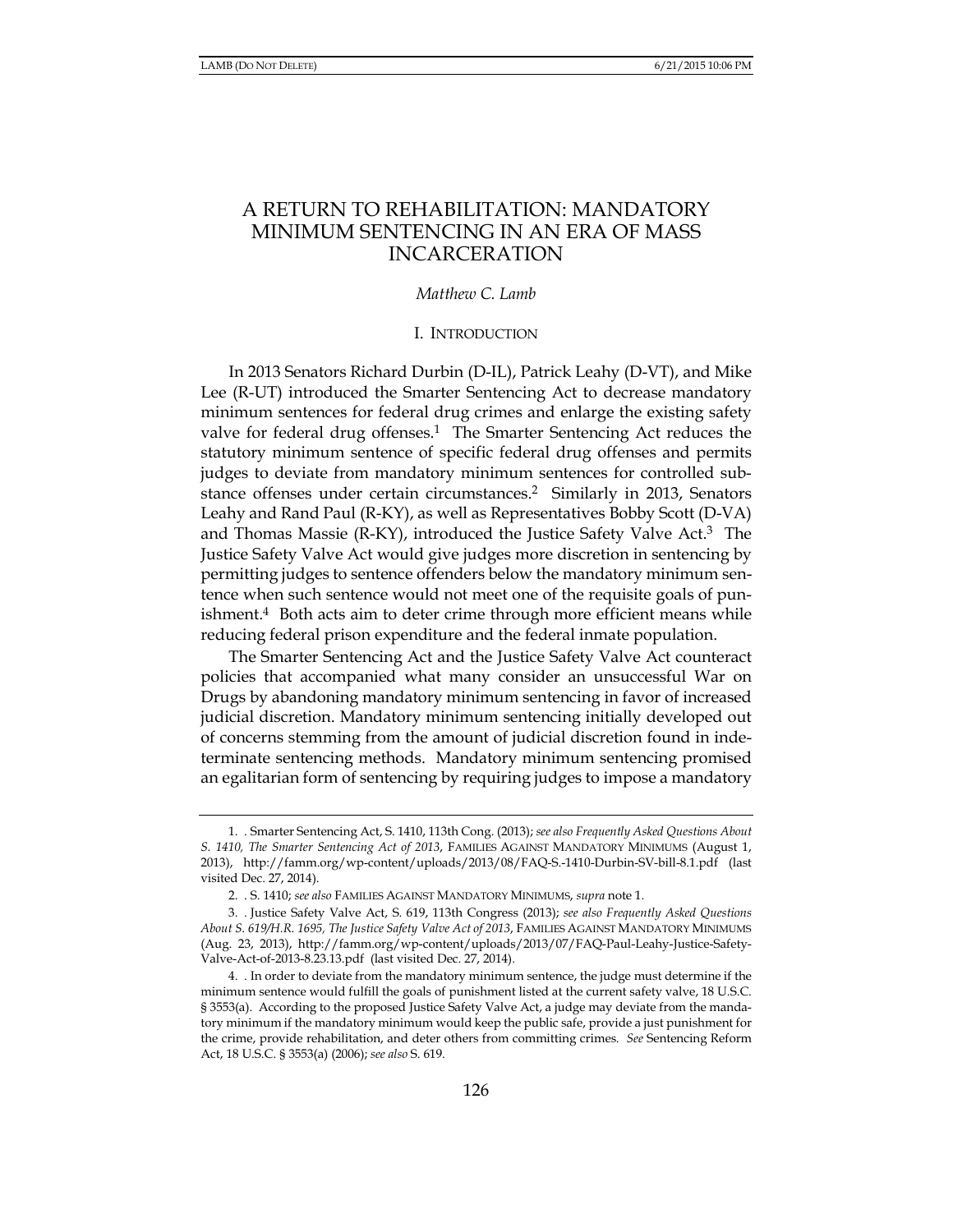A Return to Rehabilitation

sentence regardless of race or class. Proponents of mandatory minimums argued that strict mandatory minimums would have a considerably larger deterrent effect than their indeterminate sentencing counterpart. Accordingly, the Federal Sentencing Guidelines and specific federal and state drug offenses proliferated mandatory minimum sentences, which mathematically attach specific sentences to certain offenses.

Scholars coined the "severity revolution" as an era of destructive penal policy that would be integral to the War on Drugs.<sup>5</sup> During the "severity" revolution," politicians, the media, and the public urged strict, mandatory sentences to punish drug users and low-level drug dealers. Rather than addressing the health and psychological problems associated with drug abuse, penal policy of the era sought to deter crime associated with drugs and curb overall drug use through mandatory minimum sentencing.<sup>6</sup> The logic was simple: if all drug users and dealers were locked in jail, crime and drug use would no longer be an issue. These penal policies yielded a disparate impact on both poor and minority populations.<sup>7</sup>

The federal government's involvement with drug policy traces back to the end of the nineteenth century and has been dominated by efforts to eliminate drug use through incarceration.<sup>8</sup> The War on Drugs followed this trend. In the 1970s, the Nixon Administration determined that 1.3% of the American population was addicted to drugs.<sup>9</sup> In response, federal legislators enacted a prohibition on drugs as well as non-negotiable mandatory minimum sentences for all drug users and distributors.<sup>10</sup> Rather than addressing the root causes of drug sales and abuse, these policies exacerbated America's drug epidemic. Drug demand, use, and associated violence increased throughout the  $1980s<sub>1</sub>$ , and, in turn, America's prison population dramatically rose.<sup>12</sup>

Fortunately, no one seriously debates the damaging effects associated

<sup>5. .</sup> Eric J. Miller, Embracing Addiction: Drug Courts and the False Promise of Judicial Interventionism, 65 OHIO ST. L.J. 1479, 1481 (2004) (citing Jonathan Simon, Sanctioning Government: Explaining America's Severity Revolution, 56 U. MIAMI L. REV. 217 (2001)).

<sup>6. .</sup> Drug Courts Are Not the Answer: Toward a Health-Centered Approach to Drug Use, DRUG POLICY  $2011,$ **ALLIANCE** http://www.drugpolicy.org/sites/de-(Mar. fault/files/Drug%20Courts%20Are%20Not%20the%20Answer\_Final2.pdf (last visited Dec. 27,  $2014$ ).

<sup>7. .</sup> See, e.g., MICHELLE ALEXANDER, THE NEW JIM CROW: MASS INCARCERATION IN THE AGE OF COLORBLINDNESS (The New Press, 2006) (Alexander argues that penal and drug policies engendered throughout the War on Drugs are tantamount to a revival of Jim Crow era laws. American drug policy has specifically targeted poor, black communities leading to mass unemployment, social neglect, and economic abandonment).

<sup>8.</sup> CELINDA FRANCO, CONG. RESEARCH SERV., R41448, DRUG COURTS: BACKGROUND, EFFECTIVE-NESS, AND POLICY ISSUES FOR CONGRESS 3 (2010) (citing U.S. DOJ, BJS, CORRECTIONAL POPULATIONS IN THE UNITED STATES, 1992 (Jan. 1995)).

<sup>9. .</sup> J. JAMES P. GRAY, WHY OUR DRUG LAWS HAVE FAILED AND WHAT WE CAN DO ABOUT IT: A JUDICIAL INDICTMENT OF THE WAR ON DRUGS 19 (Temple University Press, 2nd Ed. 2012).

 $10.$   $Id.$ 

<sup>11.</sup> FRANCO, supra note 8.

<sup>12.</sup> Id.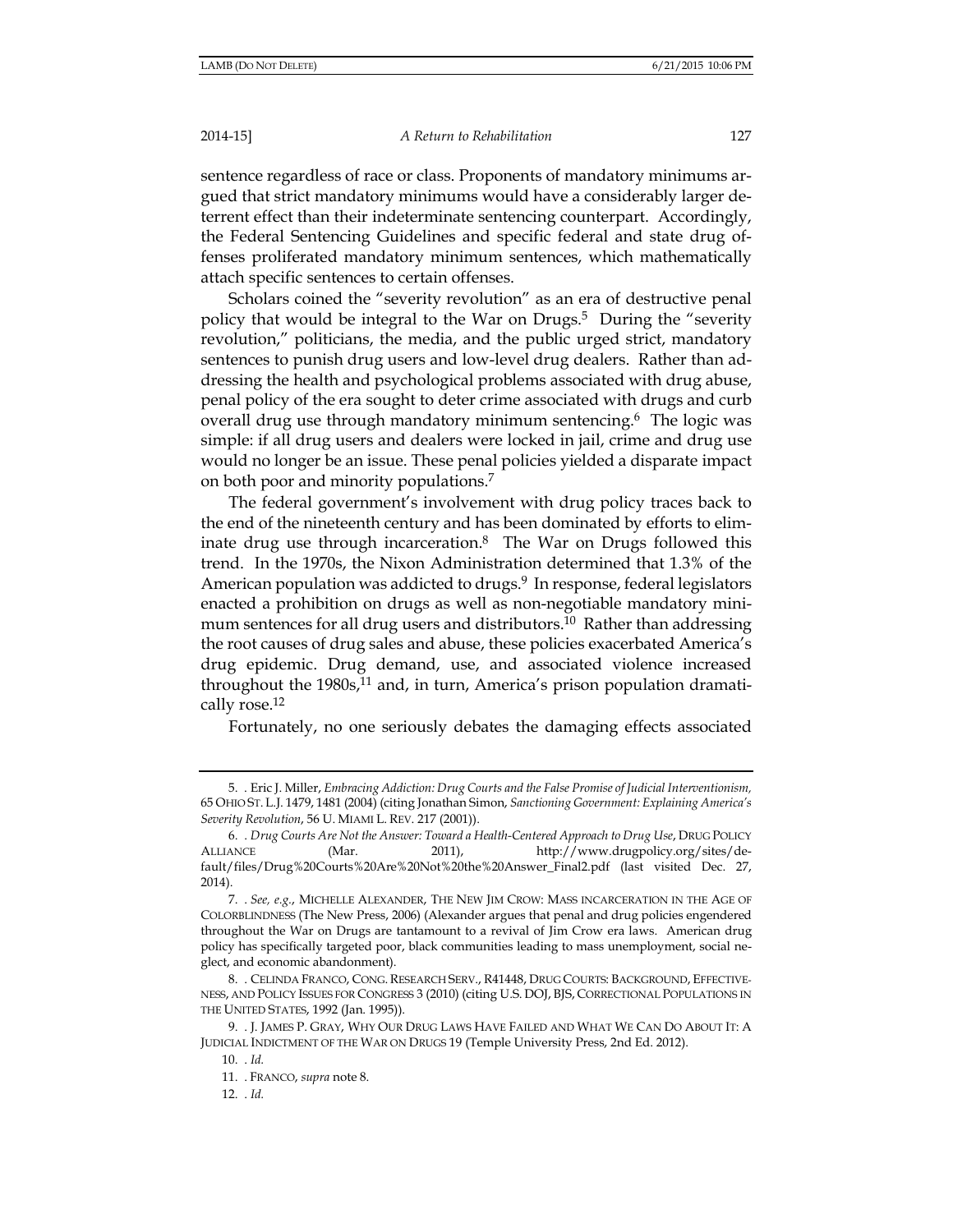with the penal policy of the War on Drugs. After the proliferation of these policies, most notably mandatory minimum sentences, the prison population skyrocketed.<sup>13</sup> The total prison population increased by approximately 116%, and the population of incarcerated drug offenders increased by approximately 532%.<sup>14</sup> Such extreme incarceration based on mandatory minimum sentences for drug offenses has neither deterred crime nor drug use. After the extensive use of mandatory minimum sentencing, the United States accounts for a quarter of the world's prison population, but only five percent of the world's total population.<sup>15</sup>

Through its steadfast commitment to the mandatory-minimum model, the War on Drugs inflicted steep fiscal and social costs on the American population. Federal expenditure for drug prohibition enforcement was estimated to be at approximately \$17.1 billion in 2008.<sup>16</sup> When aligned with an evergrowing prison population, these costs have led corrections spending to become the second-fastest growth area of state budgets, behind only Medicaid.<sup>17</sup> The War on Drugs has similarly inflicted damaging social costs on poor and minority communities.

The once-accepted mandatory-minimum model is no longer a tenable option for curbing crime and drug use. The Smarter Sentencing Act and the Justice Safety Valve Act aim to reverse the destructive policies of the War on Drugs and counteract the economic and social costs of the mandatory-minimum model by granting judges increased discretion in sentencing. This paper will begin by providing a historical analysis of American drug policy and the costs associated with the War on Drugs. Next, it will discuss the modern proliferation of mandatory minimum sentences and their envisioned goals. A comparative analysis of the effects of mandatory minimum sentences over the past three decades with their intended goals at proliferation will demonstrate that mandatory minimum sentences have not served their purpose. Rather, they have exacerbated the very concerns they were intended to solve and contributed to massive economic and social costs. While neither serving as an adequate deterrent to criminal behavior nor reducing recidivism rates, mandatory minimum sentences have contributed to sweeping prosecutorial discretion and racial inequality in sentencing. Lastly, this paper will outline the beneficial features of the Justice Safety Valve Act and Smarter Sentencing Act and advocate for continued efforts to undo the destructive effects of mandatory minimum sentencing and mass incarceration.

<sup>13. .,</sup> ALEXANDER, supra note 7 at 8. Prior to the War on Drugs, in 1972, only 350,000 people were being held in prisons compared to approximately 2 million when book was written. The prison system was so small prior to the War on Drugs that main-stream criminologists seriously believed the end of prisons was inevitable. Id.

<sup>14.</sup> FRANCO, supra note 8 at 8.

<sup>15.</sup> GRAY, supra note 9, at 19.

<sup>16. .</sup> Jeffrey A. Miron, Budgetary Implications of Drug Prohibition 10 (February 2010) (unpublished research summary), available at http://scholar.harvard.edu/files/miron/files/budget\_2010\_final\_0.pdf.

<sup>17.</sup> GRAY, supra note 9, at 32.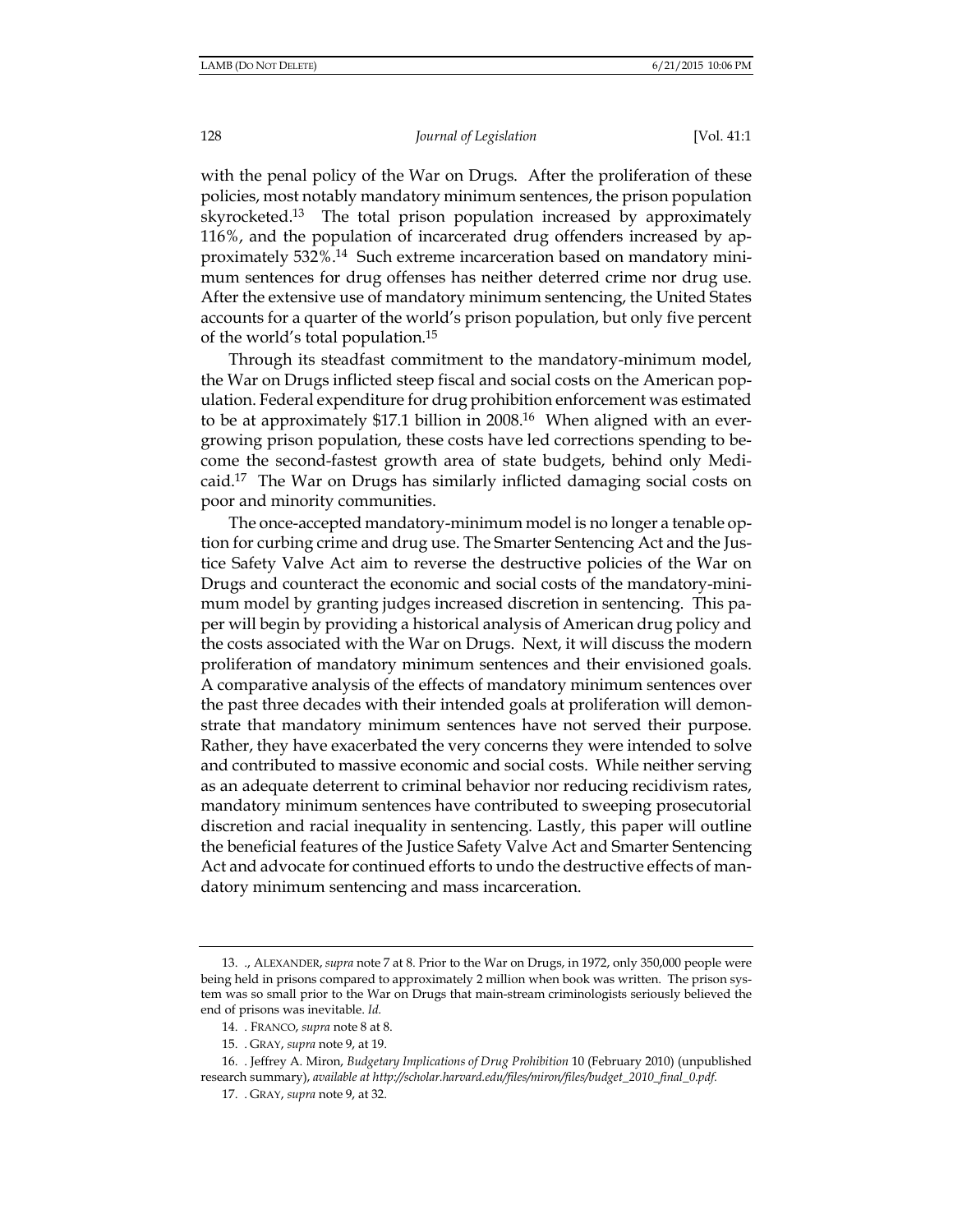#### A Return to Rehabilitation

129

## II. HISTORICAL PERSPECTIVE ON AMERICAN DRUG POLICY: THE WAR ON **DRUGS**

The federal government's extensive involvement in drug regulation is newly developed. The first drug prohibitionist laws in America were state and local ordinances, which limited the commerce of substances such as opium and marijuana.<sup>18</sup> Not until the early twentieth century were America's first federal drug laws passed. The Pure Food and Drug Act was passed in 1906 and aimed to educate consumers as opposed to prohibit drug use.<sup>19</sup> Morphine and opium were widely used as painkillers during the Civil War and were also available as patent medicines marketed as "cure-alls." Their widespread availability led to rampant narcotics addiction. The Pure Food and Drug Act sought to combat narcotics addiction by focusing on the health of the user, educating about the harmful substances, and ensuring honest information in the open market place. "The Pure Food and Drug Act of 1906 led directly to the demise of the patent medicine industry, not by prohibiting these substances, but simply by requiring that all medications contain accurate labeling of their contents."20

The Harrison Narcotics Act of 1914, which required registration and payment of heavily inflated taxes before anyone could import, sell, or distribute opium, cocaine, or any other illicit substance,<sup>21</sup> marked the demise of nonprohibitory drug laws, like the Pure Food and Drug Act. In Webb v. United *States* the Supreme Court determined that it was illegal for doctors to prescribe prescription drugs for individuals suffering from symptoms of withdrawal.<sup>22</sup> The Harrison Narcotics Act combined with the Supreme Court's ruling in *Webb* forced drug addicts to turn to the black market. "Thus [the United States] was launched into wide-scale criminal activity, both by sellers, to make inflated underground profits, and by users, to obtain the money to buy the now higher-priced drugs."23

Since the passage of the Harrison Narcotics Act in 1914, the federal government has continually passed strictly prohibitionist drug laws.<sup>24</sup> Legislators have continuously reaped political benefits by passing stricter laws with

<sup>18.</sup> Id. at 21. These laws "were fundamentally racist laws aimed at perceived threats to white women from drug usage by black, Mexican, and Chinese men." Id.

<sup>19.</sup> Id. Ironically, America's first federal drug law did not prohibit drug use and rather focused on education of substances. Thus, the law has been coined the "most effective law dealing with psychotropic substances in U.S. history." Id.

<sup>20.</sup> *Id.* at 22. This act was combined with education efforts aimed at teaching people the harm of using such substances.

 $21.$   $Id.$ 

<sup>22. . 249</sup> U.S. 96 (1919).

<sup>23.</sup> GRAY, supra note 9, at 22.

<sup>24.</sup> Concededly, there have been instances of politicians urging social reforms and addressing poverty as a means to reducing crime and drug abuse, such as Lyndon Johnson advocating for antipoverty legislation in his presidential campaign against Barry Goldwater. ALEXANDER, supra note 7, at 45-46.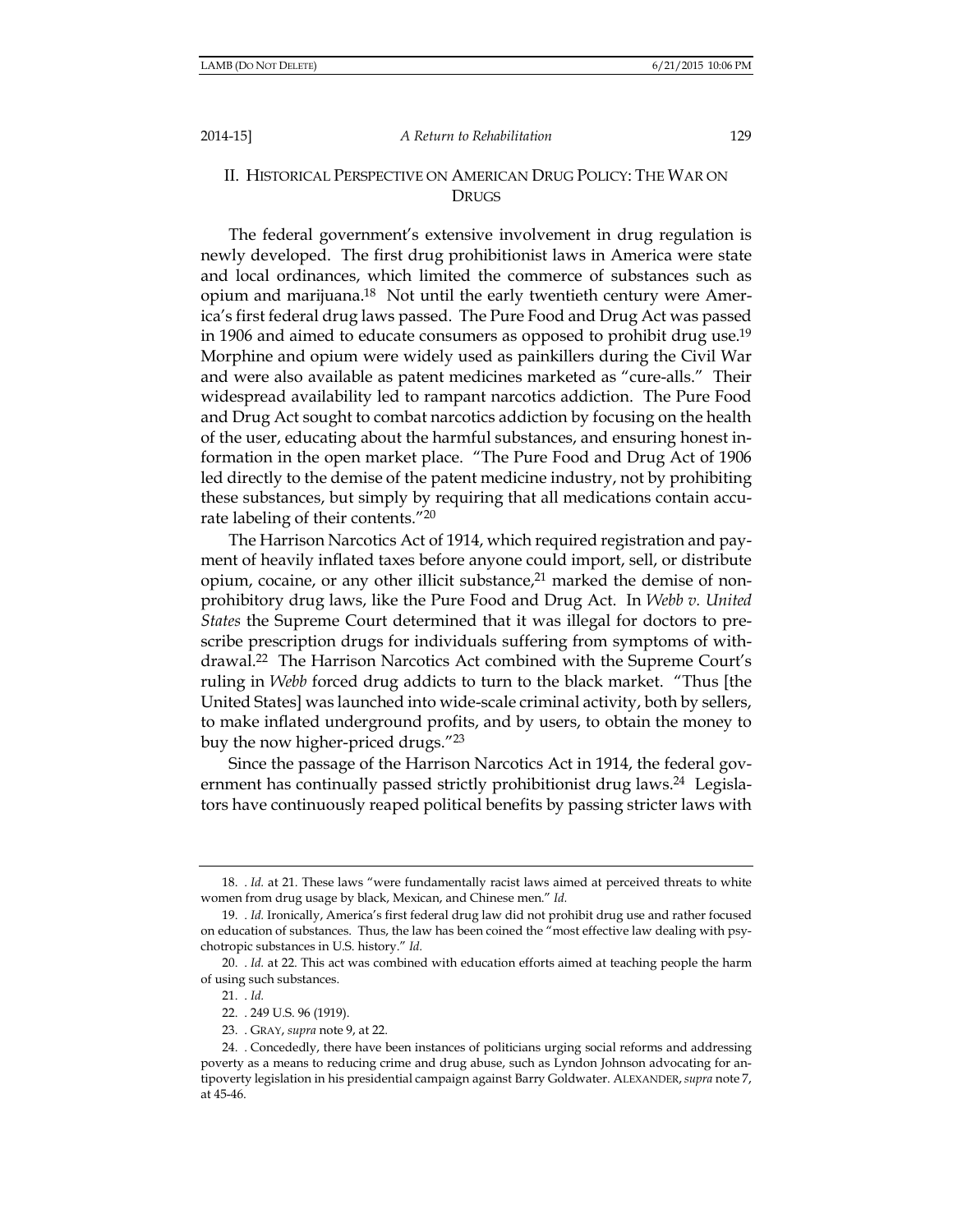harsher sentences.<sup>25</sup> For example, with both the Boggs Act of 1951 and the Narcotic Control Act of 1956, Congress simply usurped previous strict drug laws with stricter sentences for drug offenses in order to be perceived as tough-on-crime.<sup>26</sup>

America's trend of strict prohibitory drug laws continued when President Richard Nixon entered office. President Nixon was the first American president to formally declare a War on Drugs.<sup>27</sup> After determining that approximately 1.3% of the American population was addicted to narcotics, Nixon sought policies to counteract drug use through strict drug prohibition. The Nixon administration proliferated nonnegotiable mandatory-minimums for drug distribution. Similarly, "[t]he Comprehensive Drug Abuse Prevention and Control Act of 1970 consolidated prior antidrug legislation and established schedules of illicit drugs."28

While the War on Drugs was championed by both conservatives and liberals, advocacy of prohibitionist drug policies reached its pinnacle in the 1980s, during the election and tenure of President Ronald Reagan.<sup>29</sup> Reagan campaigned on tough-on-crime policies, while also calling for an end to America's welfare system.<sup>30</sup> Despite Reagan's promise to decrease federal intrusion on state and local governments, "Reagan promised to enhance the federal government's role in fighting [street] crime," which was typically a major responsibility of state and local government.<sup>31</sup> Immediately into Reagan's presidency the Justice Department shifted its focus from white-collar crime to street crime, specifically drug enforcement.<sup>32</sup>

Between 1980 and 1984, FBI antidrug funding increased from \$8 million to \$95 million. Department of Defense antidrug allocations increased from \$33 million in 1981 to \$1,042 million in 1991. During that same period, DEA antidrug spending grew from \$86 to \$1,026 million, and FBI antidrug allocations grew from \$38 to \$181 million.<sup>33</sup>

Unfortunately, at the same time budgets for drug prevention, treatment, and education were significantly cut.<sup>34</sup>

Surprisingly, this massive increase in federal drug enforcement spending came prior to the devastating emergence of crack cocaine on urban streets in

<sup>25.</sup> GRAY, supra note 9, at 26-27.

<sup>26. .</sup> Boggs Act of 1951, Pub. L. No. 82-255, 65 Stat. 767 (repealed 1970); Narcotics Control Act, Pub. L. No. 84-728, 70 Stat. 567, 568-69 (1956) (repealed 1970).

<sup>27.</sup> GRAY, supra note 9, at 27.

<sup>28.</sup> Id.

<sup>29. .</sup> ALEXANDER, supra note 7, at 47. Reagan officially declared his administration's War on Drugs in October 1982. Id. at 49.

<sup>30.</sup> *. Id.* at 48-49.

<sup>31.</sup> Id.

<sup>32.</sup> *Id.* 

<sup>33.</sup> Id. at 49 (citing Katherine Beckett, MAKING CRIME PAY: LAW AND ORDER IN CONTEMPORARY AMERICAN POLITICS 53 (Oxford University Press, 1997); OFFICE OF MGMT. & BUDGET, EXEC. OFFICE OF THE PRESIDENT, BUDGET OF THE UNITED STATES GOVERNMENT, 1980-1984 (1990)).

<sup>34. .</sup> Id.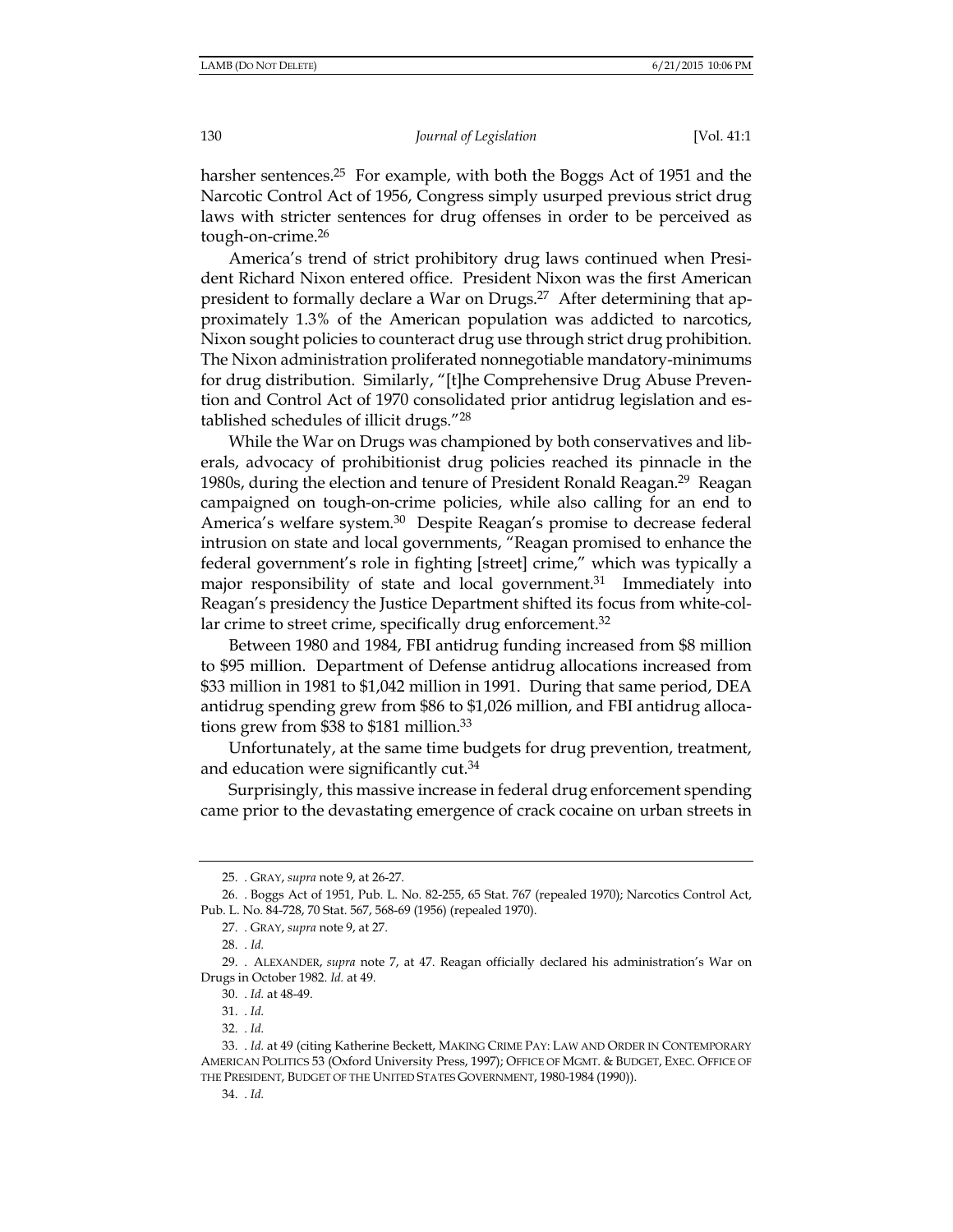#### A Return to Rehabilitation

131

1985. Crack cocaine is a crystalized form of powder cocaine that was remarkably cheaper, more accessible, and more easily produced than its counterpart. Due to these unique features, crack cocaine became highly profitable, spurring the crack epidemic. David Kennedy, a notable criminologist, observed, "[c]rack blew through America's poor black neighborhoods like the Four Horsemen of the Apocalypse' leaving behind unspeakable devastation and suffering."35 The emergence of crack cocaine coincided with a dramatic shift from an industrial to a service economy.<sup>36</sup> Poor urban communities were hit especially hard by the decrease in manufacturing job opportunities, and by 1987, "when the drug war hit high gear, the industrial employment of black men had plummeted to 28 percent."37 The emergence of crack cocaine had devastating effects on poor, urban communities as falling employment rates increased incentives to distribute drugs, specifically crack cocaine. A spike in crime related to drug use and distribution quickly followed the drug market growth. While other countries, in comparison, responded to the crack-cocaine epidemic with successful health-based drug policies and drug decriminalization,<sup>38</sup> the crack cocaine epidemic provided a justification to escalate America's War on Drugs.

The Anti-Drug Abuse Act was passed in the House of Representatives in 1986. The proposed legislation, "allocated \$2 billion to the antidrug crusade, required the participation of the military in narcotics control efforts, allowed the death penalty for some drug-related crimes, and authorized the admission of some illegally obtained evidence in drug trials."<sup>39</sup> The bill was passed later that year, after the Senate proposed even harsher sanctions. The Anti-Drug Abuse Act of 1986 mandated a minimum sentence of 5 years for possession of 5 grams of crack cocaine, yet also mandated the same sentence for the possession of 500 grams of powder cocaine, a 100:1 disparity.<sup>40</sup> The Anti-Drug Abuse Act of 1986 preceded the even harsher Anti-Drug Abuse Act of 1988, which in part eliminated federal student loans for anyone convicted of a drug offense.<sup>41</sup> America's strict penal drug policy continued well into the 1990s and beyond. Politicians on both sides of the aisle continued to advocate for increased spending on mass incarceration and drug enforcement.<sup>42</sup> "As

<sup>35.</sup> Id. at 51 (citing DAVID M. KENNEDY, DON'T SHOOT: ONE MAN, A STREET FELLOWSHIP, AND THE END OF VIOLENCE IN INNER-CITY AMERICA 10 (2011)).

<sup>36. .</sup> Id. at 50.

<sup>37. .</sup> Id. at 50-51 (citation omitted).

<sup>38.</sup> Id. at 51. For example, Portugal responded to drug abuse by decriminalizing possession of drugs and shifting drug policy focus to drug treatment and prevention. This health-based and treatment approach to drug abuse corresponded in plummeting abuse and addiction rates, as well as decreasing crime rates. Id.

<sup>39.</sup> *Id.* at 53.

<sup>40.</sup> Anti-Drug Abuse Act of 1986, 21 U.S.C. § 801 (1986).

<sup>41.</sup> Anti-Drug Abuse Act of 1988, 21 U.S.C. § 1501 (1988) (repealed 1997) (civil penalties for drug offenders, authorized public housing eviction for tenants who allow drug related activity near the premises, and eliminated federal benefits, such as student loans, for anyone convicted of a drug offense).

<sup>42.</sup> GRAY, supra note 9, at 28.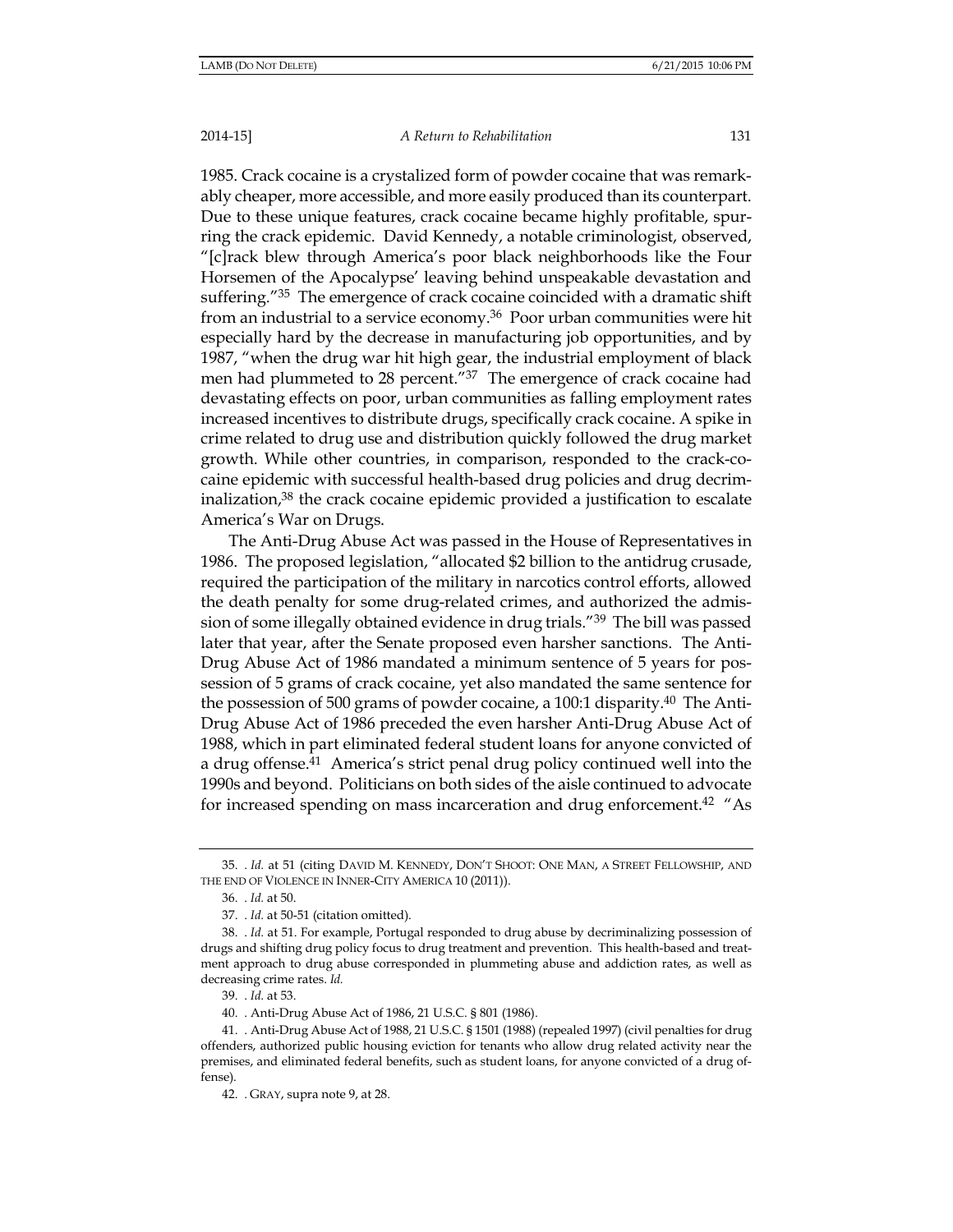132

Journal of Legislation

[Vol. 41:1

of the fiscal year 1999, the Office of National Drug Control Policy was overseeing a drug control budget of \$17.8 billion."<sup>43</sup>

#### III. THE FISCAL AND SOCIAL COSTS OF THE MODERN AMERICAN PENAL STATE

The proliferation of strict sentencing policies throughout the War on Drugs led to the massive growth of America's penal state, a state of mass incarceration. Just prior to Nixon declaring America's first War on Drugs, mainstream criminologists fully believed that the incarceration state was ending and that prison construction should halt.<sup>44</sup> In 1972, prior to the introduction of mandatory minimum sentences, only 350,000 people were incarcerated throughout the entire country. Subsequent decades would be marred by a shockingly unexpected prison expansion that was, "unprecedented in human history."45

Between 1973 and 1983, the total prison population in the United States, doubled to approximately 660,000.46 "In two short decades, between 1980 and 2000, the number of people incarcerated in our nation's prisons and jails soared from roughly 300,000 to more than two million."47 By 2007, the nation's penal state population - including incarceration, probation, and parole - swelled to over seven million people.<sup>48</sup> "The average rate of incarceration for all countries around the world is about 145 for every 100,000 residents.<sup>749</sup> By 2009 the United States incarcerated approximately *five times* the world average, or 756 per every 100,000 residents.<sup>50</sup> The United States accounts for less than five percent of the world's population, but incarcerates twenty-five percent of the world's prisoners.<sup>51</sup> To put this massive prison population in a historical perspective, the United States has more individuals under correctional supervision than Stalin's gulags<sup>52</sup> and imprisons more of its black population than in South Africa, at the peak of apartheid.<sup>53</sup>

The major cause of the increase in the prison population was the rise in drug offense convictions and associated mandatory minimum sentencing. Between 1985 and 2000, drug offense convictions accounted for "two-thirds"

<sup>43.</sup> Id.

<sup>44. .</sup> ALEXANDER, supra note 7, at 8.

<sup>45.</sup> Marc Mauer, RACE TO INCARCERATE, 17-18 (2006).

<sup>46. .</sup> GRAY, supra note 9, at 29 (citing N.Y. CNTY. LAWYERS' ASS'N, REPORT AND RECOMMENDA-TIONS OF THE DRUG POLICY TASK FORCE 5 n.7 (1996)).

<sup>47.</sup> ALEXANDER, supra note 7, at 60.

<sup>48. .</sup> Id. One in every 31 adults was incarcerated in America in 2007. Id.

<sup>49.</sup> GRAY, supra note 9, at 29.

<sup>50. .</sup> Id.

<sup>51.</sup> *Id.* at 30. America's prison population accounts for six times more than the entire European Union in 1999, even though they had 100 million more citizens. Throughout the entire period mentioned, California has accounted for more people incarcerated than France, Great Britain, Germany, Japan, Singapore, and the Netherlands combined. Id.

<sup>52.</sup> Adam Gopnik, The Caging of America: Why do We Lock Up So Many People?, THE NEW YORKER, January 30, 2012, available at http://www.newyorker.com/magazine/2012/01/30/the-caging-ofamerica.

<sup>53.</sup> ALEXANDER, supra note 7, at 6.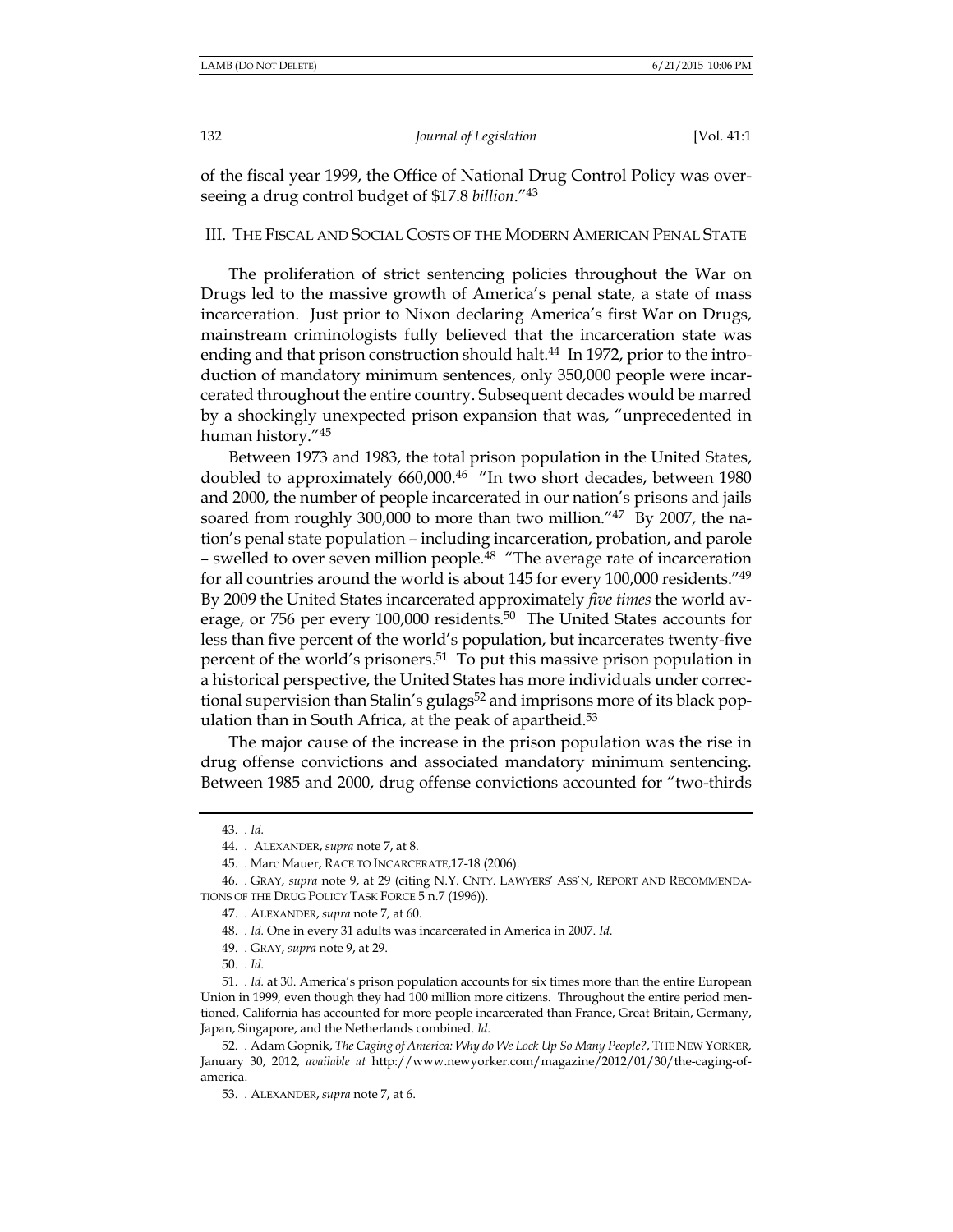A Return to Rehabilitation

of the rise in the federal inmate population and more than half of the rise in state prisoners."<sup>54</sup> In 1980 an estimated 41,100 people were incarcerated in state or federal prison for a drug offense.<sup>55</sup> By 2007, the number of incarcerated drug offenders saw an 1100 percent increase, to approximately 500,000 people.<sup>56</sup> There are simply more people incarcerated in America today for drug offenses than the entire prison population in 1980.

The effects of the current state of incarceration have been devastating economically. In 2008, federal spending for enforcement of prohibitionist drug policies was \$17.1 billion,<sup>57</sup> while federal, state, and local spending was an astonishing \$48.7 billion.<sup>58</sup> The Office of National Drug Control Policy reported that President Obama's federal drug control budget in 2013 was \$25.6 billion.<sup>59</sup> The American public has spent over one trillion dollars fighting the War on Drugs,<sup>60</sup> yet has seen little, if any, benefit in return.

The consequences of the War on Drugs reach far beyond fiscal concerns to immense social consequences. The War on Drugs has resulted in systematic oppression of poor, minority communities. Studies have shown that race is not a significant factor in determining if a person is more likely to sell or use drugs. In fact, "[s] tudies show that people of all colors use and sell illegal drugs at remarkably similar rates."<sup>61</sup> However, the demographic of America's prisons paint a very different picture. The shocking reality of the racial imbalance in America's prison system is that one in every three black males can expect to go to prison in their lifetime. $62$  These statistics become more stark when focused primarily on major cities. In Washington, DC three of every four black men can expect to be incarcerated.<sup>63</sup>

Academics have even coined drug policies of the War on Drugs as New Jim Crow laws because of the systematic oppression mass incarceration pro $duces.<sup>64</sup>$ 

Depending on the State in which one lives, an 18-year-old with a firsttime conviction for felony drug possession now may be barred from receiving welfare benefits for life, prohibited from living in public housing, denied

<sup>54. .</sup> Id. at 61 (citing MAUER,, supra note 45, at 33).

<sup>55.</sup> MARC MAUER & RYAN S. KING, THE SENTENCING PROJECT, A 25-YEAR QUAGMIRE: THE WAR ON DRUGS AND ITS IMPACT ON AMERICAN SOCIETY 2 (2007).

 $56.$   $Id.$ 

<sup>57.</sup> Miron, supra note 16, at 10. Other estimates put federal spending on drug prohibition at \$15.6 billion. See GRAY, supra note 9, at xii.

<sup>58.</sup> GRAY, supra note 9, at xii.

<sup>59. .</sup> OFFICE OF NATIONAL DRUG CONTROL POLICY, NATIONAL DRUG CONTROL BUDGET: FY 2013 FUNDING HIGHLIGHTS 2 (2012), available at http://www.whitehouse.gov/ondcp/the-national-drugcontrol-budget-fy-2013-funding-highlights.

<sup>60.</sup> GRAY, supra note 9, at xii.

<sup>61. .</sup> ALEXANDER, supra note 7, at 7.

<sup>62.</sup> MICHAEL JACOBSON, DOWNSIZING PRISONS: HOW TO REDUCE CRIME AND END MASS INCAR-CERATION 43 (2007). In comparison, one in six Hispanic males and one in seventeen white males can expect to be incarcerated in their lifetime. Id.

<sup>63.</sup> ALEXANDER, supra note 7, at 6-7.

<sup>64. .</sup> See generally, Id.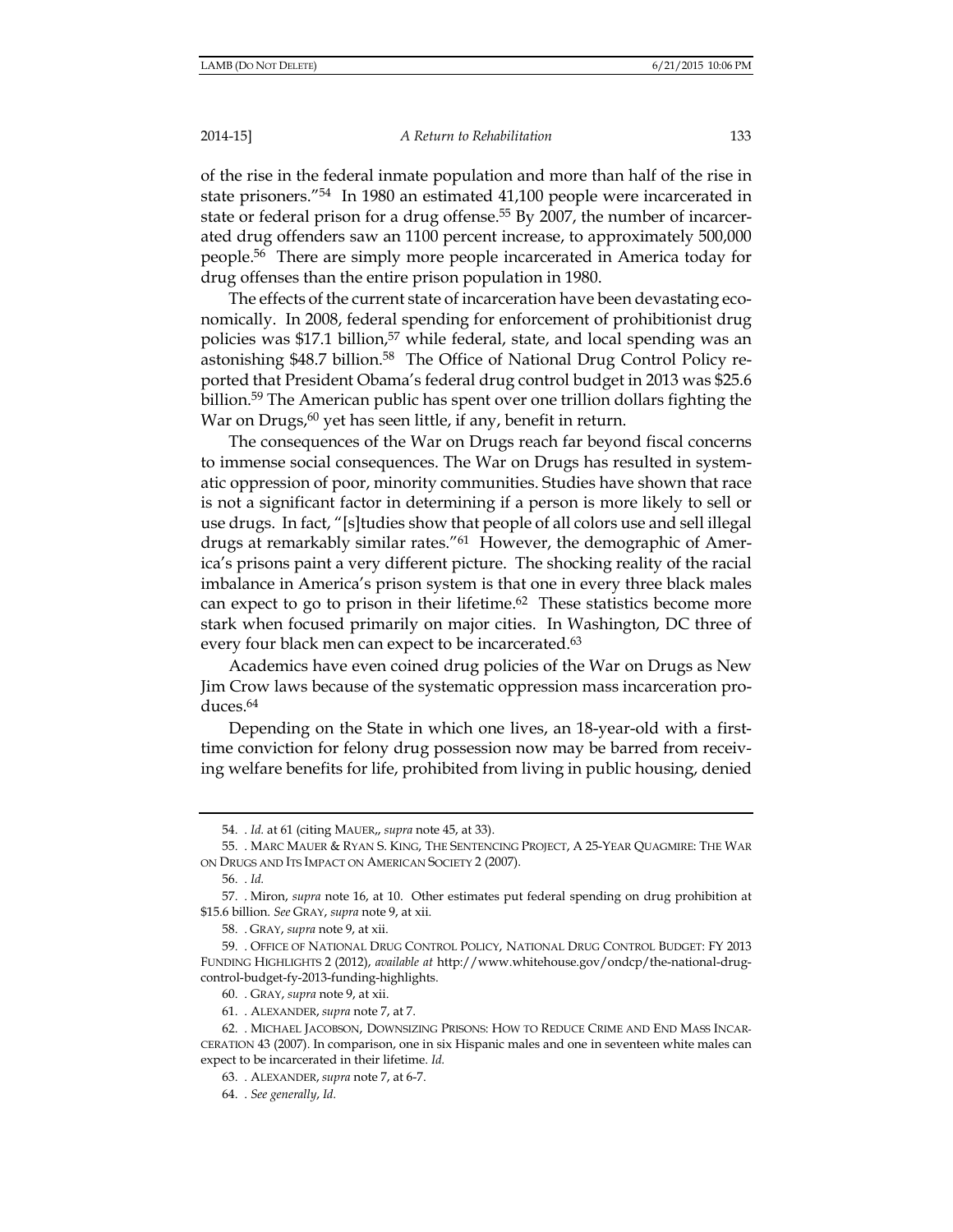[Vol. 41:1

student loans to attend college, permanently excluded from voting, and if not a citizen, be deported. The irony of these barriers is that many only pertain to drug offenses, not to people convicted of murder, rape, or other serious offenses.<sup>65</sup>

Incarceration leaves individuals with immense barriers to reintegration into communities and employment, leading to a cycle of recidivism.

The rise of privatized prisons and unions has further entrenched the prison industrial complex as private prisons and corrections unions maintain a stronghold on federal budgets through political action committees and lobbying funds.<sup>66</sup> Furthermore, federal prison funding, prison construction, and prison employment opportunities have become a source of economic development for rural communities. "The amount of money spent to build and operate prisons during the 1990s alone proved an irresistible lure for rural communities."<sup>67</sup> The prison industrial complex has become deeply ingrained throughout American communities making drug and penal policy reform all the more difficult.

Since the Nixon Administration initially determined that 1.3% of the population was addicted to narcotics, the United States has spent over one trillion dollars in prohibitionist drug policies with strict mandatory sentencing regimes. Yet, 1.3% of the American population remains addicted to narcotics.<sup>68</sup> The results of the War on Drugs have devastated poor, urban communities and provided a massive fiscal burden on taxpayers, as America has developed into the largest penal state in human history.

## IV. HISTORICAL AMERICAN SENTENCING POLICY: REHABILITATION AND **DISCRETION**

Up until the latter part of the twentieth century, mandatory minimum sentencing regimes were a very uncommon exception to sentencing methods that focused on judicial discretion and rehabilitation.<sup>69</sup> Traditionally, Congress exacted criminal statutes with accompanying maximum sentences, in which judges had discretion to impose sentences up to the maximum penalty prescribed.<sup>70</sup> Mandatory minimums, on the other hand, statutorily bind judges into imposing a specific sentence for certain criminal offenses.<sup>71</sup> While mandatory minimum sentences were relatively rare until the late twentieth

<sup>65.</sup> Marc Mauer, Thinking About Prison and its Impact in the Twenty-First Century, 2 OHIO ST. J. OF CRIM. L. 607, 610 (2005).

<sup>66.</sup> JACOBSON, supra note 62, at 64-69.

<sup>67. .</sup> Id. at 70.

<sup>68.</sup> GRAY,, supra note 9, at 19.

<sup>69.</sup> Christopher Mascharka, Mandatory Minimum Sentences: Exemplifying the Law of Unintended Consequences, 28 FLA. ST. U. L. REV. 935, 938-39 (2001).

<sup>70.</sup> Marc Miller & Daniel J. Freed, Editor's Observations: The Chasm Between the Judiciary and Congress Over Mandatory Minimum Sentences, 6 FED. SENT'G REP. 59, 59 (1993).

<sup>71.</sup> Michael M. Baylson, Mandatory Minimum Sentences: A Federal Prosecutor's Viewpoint, 40 FED. B. NEWS & J. 167, 167 (1993).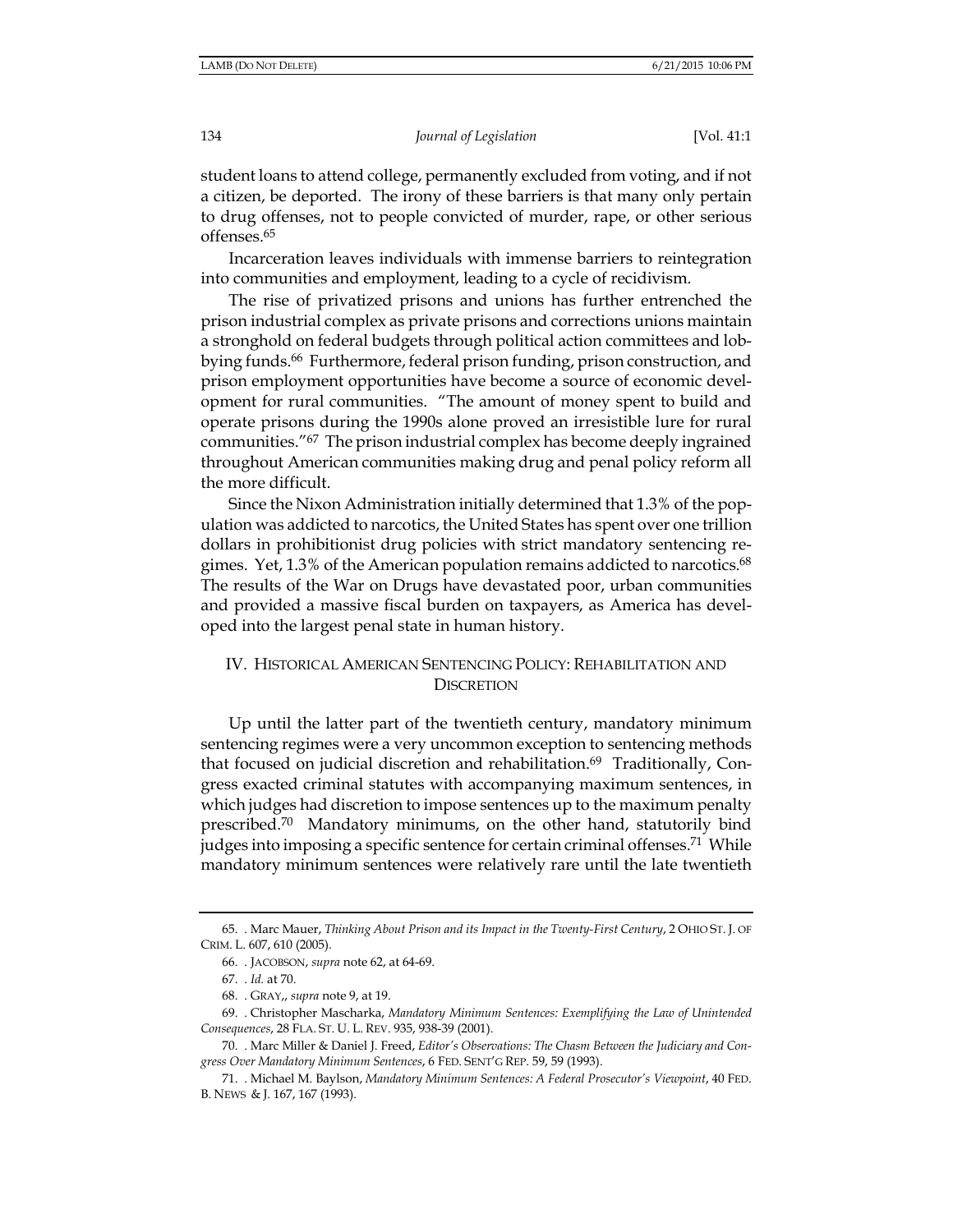A Return to Rehabilitation

century, they are not a modern development, but rather have been part of the American penal code since 1790. Back then Congress enacted statutory mandatory minimum sentences for piracy.<sup>72</sup> "Other early-American mandatory penalties were imposed for refusing to testify before Congress, failing to report seaboard saloon purchases, and causing a ship to run aground by use of false light. $73$ 

Prior to the proliferation of mandatory minimums, federal sentencing was based primarily upon rehabilitation and utilitarian rationales; thus, judges held significant discretion in sentencing. Congress mandated the maximum penalty associated with specified criminal conduct, and judges could impose a penalty anywhere up to the maximum. Judges were free to implement a sentence in accordance with retributivist goals, mitigating factors, and the factual circumstances surrounding the crime. The premise of this rehabilitation model was to ensure just punishment that best contributed to the needs of society, criminals had incentives for improvement, and experts could determine the growth and development of an incarcerated individual.<sup>74</sup> Judges and qualified experts were granted power to determine if an individual was successfully rehabilitated and able to contribute as a productive member of society.<sup>75</sup>

## V. RISE OF MANDATORY MINIMUM SENTENCING

Indeterminate sentencing premised upon rehabilitative justifications first came under serious attack in the 1950s.<sup>76</sup> Critics argued that the indeterminate sentencing gave judges unchecked and sweeping discretion, thus, threatened the criminal justice system as a whole.<sup>77</sup> Rather than having sentencing based in law, sentencing was based on the whims of individual judges.<sup>78</sup> Judicial discretion in sentencing, critics maintained, was untenable and flawed aspect of an ideal criminal justice model. Accordingly, Congress

<sup>72.</sup> Philip Oliss, Mandatory Minimum Sentencing: Discretion, the Safety Valve, and the Sentencing Guidelines, 63 U. CIN. L. REV. 1851, 1851 (1995) (citing Crimes Act of 1790, ch. 9, §3, 1 Stat. 112, 113 (1790) (codified as amended at 18 U.S.C. §§ 1651, 1652 (1988)).

<sup>73. .</sup> See Mascharka, supra note 69, at 939-40 (citing U.S. SENTENCING COMM'N, SPECIAL REPORT TO CONGRESS: MANDATORY MINIMUM PENALTIES IN THE CRIMINAL JUSTICE SYSTEM 10 (1991)).

<sup>74.</sup> Gilles R. Bissonnette, "Consulting" The Federal Sentencing Guidelines After Booker, 53 UCLA L. REV. 1497, 1502 (2006) (citing Craig Green, Booker and Fanfan: The Untimely Death (and Rebirth?) of the Federal Sentencing Guidelines, 3 GEO. L.J. 395, 396 (2005); Becky Gregory & Traci Kenner, A New Era in Federal Sentencing, 68 TEX. B.J. 796, 796-97 (2005)).

<sup>75.</sup> Frank O. Bowman, III, The Failure of the Federal Sentencing Guidelines: A Structural Analysis, 105 COLUM. L. REV. 1315, 1317-18 (2005) The federal grant started a parole system that granted certain officials with the power to execute the rehabilitative goals of sentencing. Id.

<sup>76. .</sup> See Bissonnette, supra note 74, at 1502 (citing Becky Gregory & Traci Kenner, A New Era in Federal Sentencing, 68 TEX. B.J. 796, 798 (2005)).

<sup>77.</sup> Bowman, *supra* note 75, at 1318.

<sup>78.</sup> Bissonnette, *supra* note 74, at 1502-03 (citing MARVIN E. FRANKEL, CRIMINAL SENTENCES: LAW WITHOUT ORDER 5 (1973) (arguing that indeterminate sentencing was unthinkable in a "government" of laws, not of men," and that the unchecked and sweeping power given to judges was "terrifying and intolerable for a society that professes devotion to the rule of law." Id.)).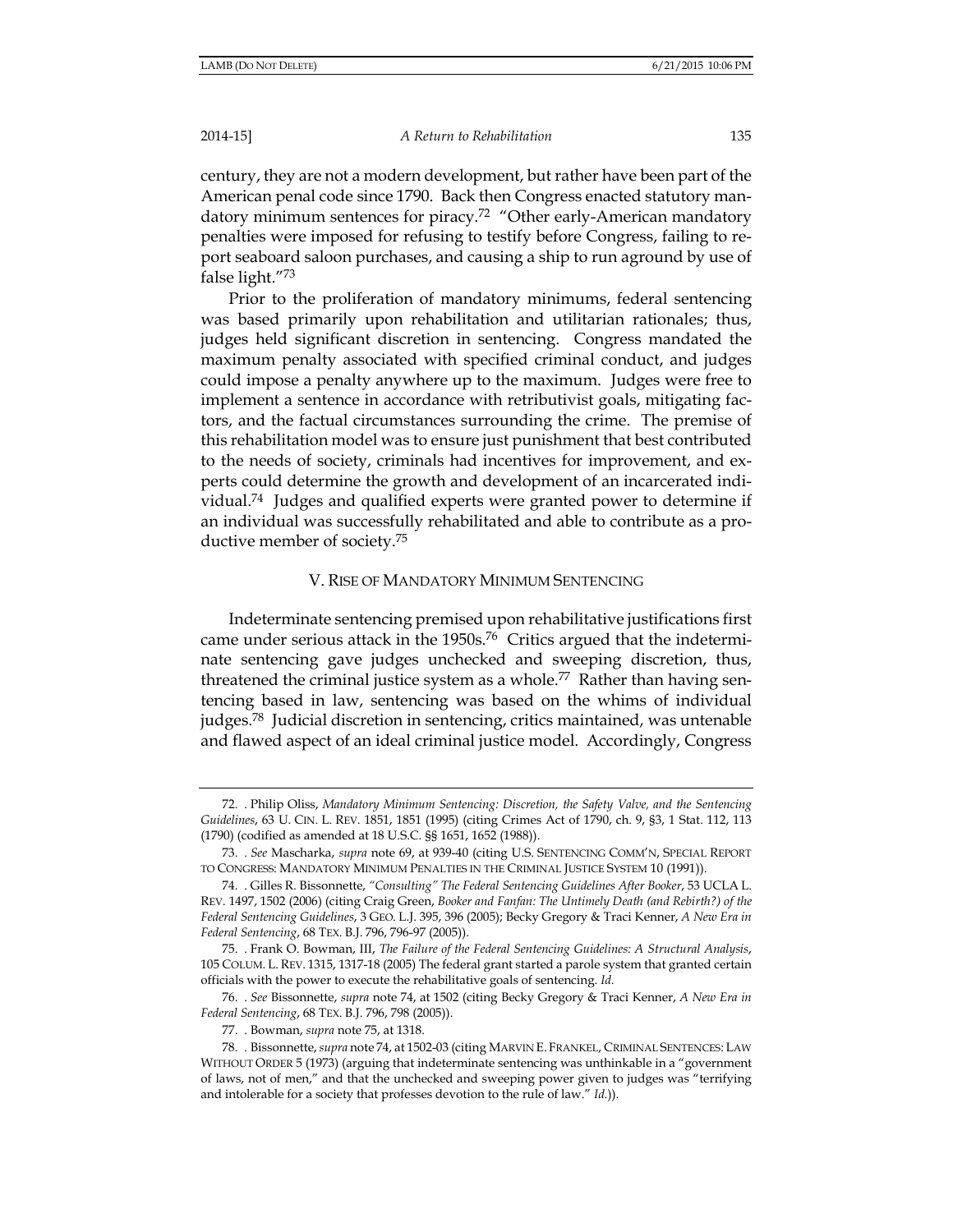began attaching mandatory minimum sentences to certain drug offenses in the 1950s.<sup>79</sup>

Congress reacted to what it perceived to be an increase in drug usage by young Americans and responded to the public outcry for drug control with harsher sentencing regimes.<sup>80</sup> The Boggs Act, passed in 1951, was a comprehensive drug control measure that contained mandatory minimum sentences for narcotics crimes.<sup>81</sup> Its mandatory minimum sentencing regime included a mandatory two years for the first offense, five years for the second offense, and ten years for the third narcotics offense.<sup>82</sup> In 1956, Congress steepened these mandatory punishments with the Narcotics Control Act.<sup>83</sup>

State governments followed the trend of imposing mandatory minimum sentences. "Many states dismantled or amended their indeterminate-sentencing regimes in favor of systems with mandatory minimum sentences, presumptive sentences, and sentencing guidelines – each of which was aimed at severely curtailing judicial discretion in sentencing."84 State sentencing reforms included the dissolution of parole boards and the creation of "truthin-sentencing" systems where incarcerated criminals were required to serve most, if not all of their statutorily mandated sentence.<sup>85</sup>

The initial, congressional push for mandatory minimum sentences for drug crimes was short-lived. Prosecutors, prison wardens, and families of the convicted lamented that the strict mandatory minimum sentences were not serving a justifiable purpose. Congress responded with the Comprehensive Drug Abuse Prevention and Control Act of 1970.<sup>86</sup> This act repealed the mandatory minimum sentences proliferated in the 1950s and re-instituted indeterminate sentencing to give judges back the discretion to respond to the particular needs of each defendant and the circumstances of each case. "Congress commented that lengthening prison sentences 'had not shown the expected overall reduction in drug law violations."<sup>87</sup> Unfortunately, this action by Congress would soon become obsolete with the Sentencing Reform Act.

In 1975, Senator Edward Kennedy (D-MA) proposed a bill to address the concern the racial disparities in indeterminate sentencing.<sup>88</sup> Sen. Kennedy argued that the rehabilitative goals of indeterminate sentencing were certainly justifiable but racial minorities were receiving much higher sentences

<sup>79. .</sup> See Mascharka, supra note 69, at 939.

<sup>80.</sup> Oliss, supra note 72, at 1851.

<sup>81.</sup> Boggs Act of 1951, Pub. L. No. 82-235, 65 Stat. 767 (repealed 1970).

<sup>82. .</sup> Id.

<sup>83.</sup> Narcotics Control Act of 1956, Pub. L. No. 84-728, 70 Stat. 567, 568-69 (repealed 1970).

<sup>84.</sup> Bissonnette, supra note 74, at 1503.

<sup>85. .</sup> See Bowman, supra note 75, at 1318.

<sup>86.</sup> Comprehensive Drug Abuse Prevention and Control Act of 1970, Pub. L. No. 91-513, 84 Stat.

<sup>1236 (</sup>codified as amended at 21 U.S.C. § 801 (1994 & Supp. IV 1999)).

<sup>87.</sup> Mascharka, supra note 69, at 939 (quoting S. REP. No. 91-613, at 2 (1969)).

<sup>88.</sup> Jonathan Chiu, Comment, United States v. Booker: The Demise of Mandatory Federal Sentencing Guidelines and the Return of Indeterminate Sentencing, 39 U. RICH. L. REV. 1311, 1315 (2005).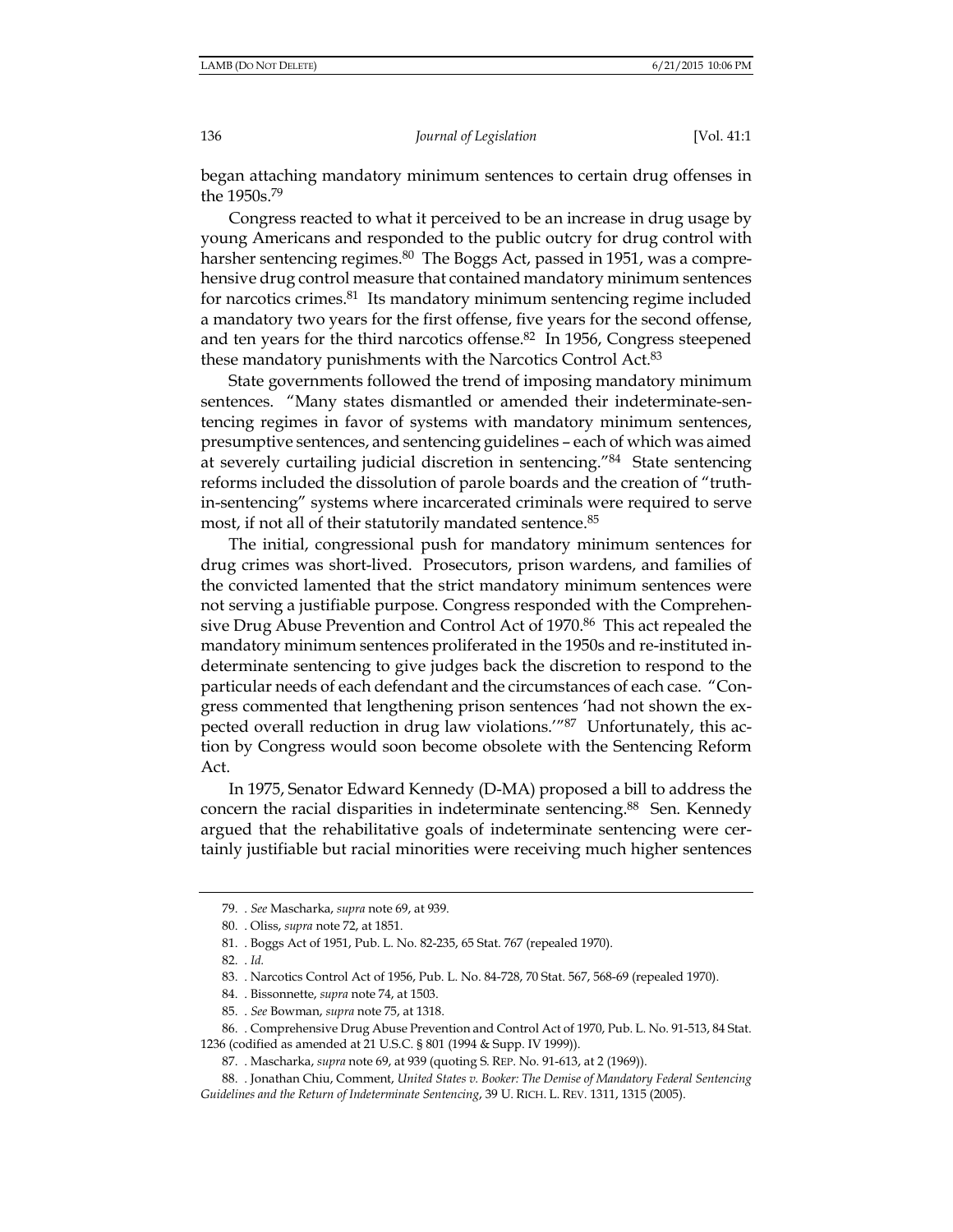#### A Return to Rehabilitation

than their white counterparts of similar crimes under similar circumstances.<sup>89</sup> Sen. Kennedy's bill was the first to call for the establishment of a federal sentencing commission, foreshadowing the installment of the official Federal Sentencing Commission less than ten years later.<sup>90</sup>

As crime and drug use steadily increased throughout the 1970s and into the 1980s, determinate sentencing was a bipartisan response in which both liberal and conservative politicians could rally behind. Liberals, like Sen. Kennedy, urged for equality in sentencing as sentencing disparities between racial minorities and whites dramatically increased. Law-and-order conservatives argued that indeterminate sentencing was not sufficiently deterring criminal behavior<sup>91</sup> and that judicial discretion and the parole system led to an increase in crime.<sup>92</sup> Bipartisan support for determinate sentencing culminated with the creation of the Sentencing Reform Act of 1984.

Democrat Senators Kennedy and Joseph Biden (D-DE) and Republican Senators Orrin Hatch (R-UT) and Strom Thurmond (R-SC) proposed the Sentencing Reform Act to the Senate in 1984.93 These Senators had three, main goals behind the Act.<sup>94</sup> First, a determinate sentencing method would ensure convicted criminals served a greater portion of their sentence, as opposed to the lenient parole system.<sup>95</sup> Second, the Sentencing Reform Act would create uniformity in sentencing and limit the inherent disparity in sentences that indeterminate sentencing created.<sup>96</sup> Lastly, the Act would impose different sentences for crimes of differing severity, such that a crime with a higher degree of severity will correspond with a more severe sentence.<sup>97</sup> The Sentencing Reform Act sought to accomplish these goals by abolishing the federal parole system and establishing the Sentencing Commission to create and oversee federal sentencing guidelines.

The Sentencing Commission's specific job was to 'rationalize the sentencing rules, to bring to bear the latest scientific studies in effectuating all of the purposes of punishment, and to do the kind of legwork in determining the appropriate sentencing practices that Congress had been unable or unwilling to do. $^{\prime 98}$ 

<sup>89. .</sup> M.K.B. Darmer, The Federal Sentencing Guidelines After Blakely and Booker: The Limits of Congressional Tolerance and a Greater Role for Juries, 56 S.C. L. REV. 533, 540 (2005).

<sup>90.</sup> Bissonnette, supra note 74, at 1503.

<sup>91.</sup> Conservatives argued that indeterminate sentencing hampered deterrence of crimes even though in the 1970s Congress agreed that the strict mandatory minimum sentences that proliferated in the 1950s did not serve their intended purpose of deterring crime.

<sup>92.</sup> Chiu, *supra* note 88, at 1315.

<sup>93.</sup> Sentencing Reform Act, Pub. L. No. 98-473, 98 Stat. 1837 (1984) (codified as amended in scattered sections of 18 and 28 U.S.C.).

<sup>94.</sup> Bissonnette, supra note 74, at 1504.

<sup>95. .</sup> Id.

<sup>96. .</sup> Id.

<sup>97. .</sup> Id.; see also U.S. SENTENCING GUIDELINES MANUAL § 1A1.1 (2005).

<sup>98.</sup> Bissonnette, supra note 74, at 1504-05 (citing Nancy Gertner, Sentencing Reform: When Everyone Behaves Badly, 57 ME. L. REV. 569, 573-74 (2005)).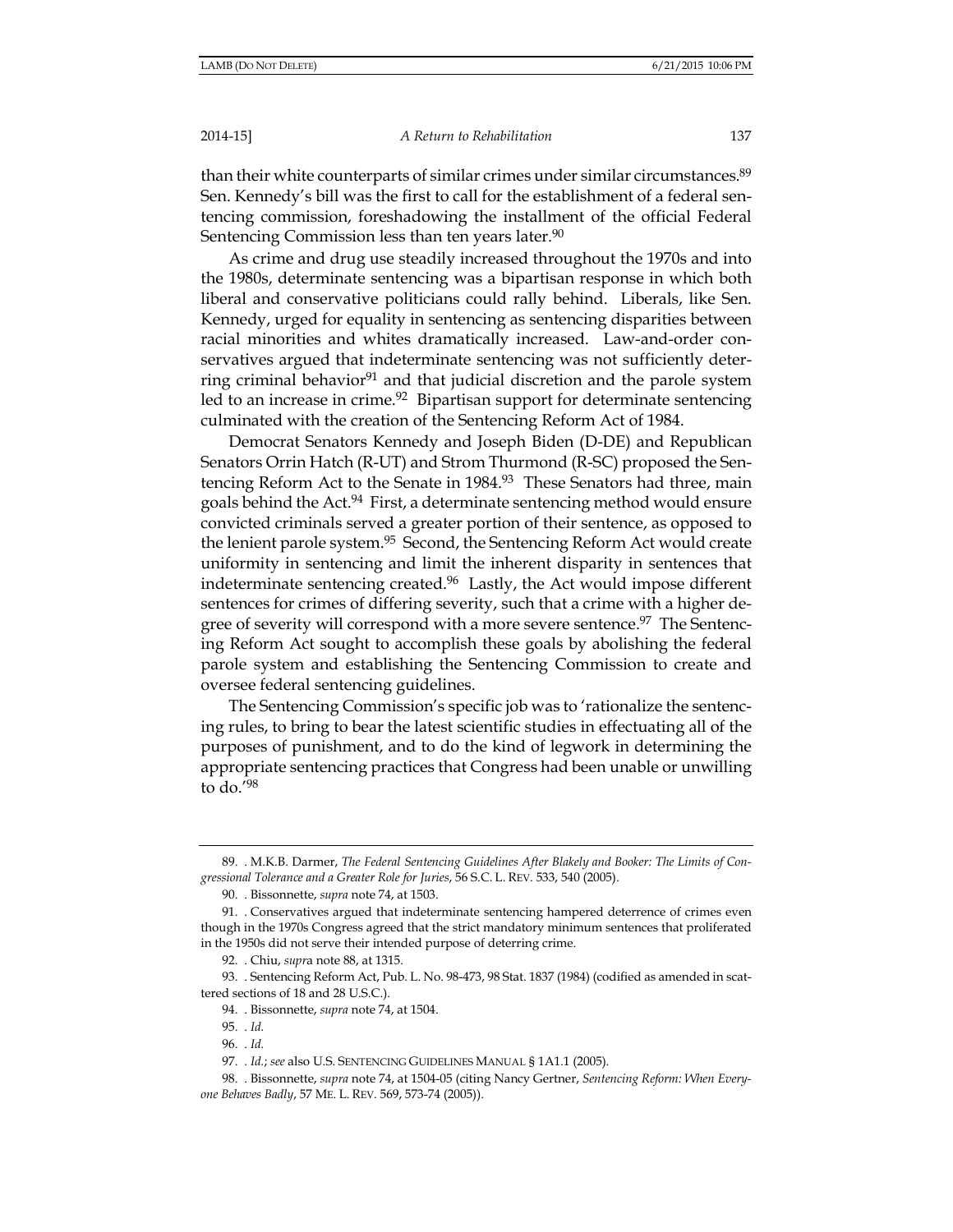[Vol. 41:1

The Sentencing Commission established maximum and minimum sentences for certain criminal offenses based upon the characteristic of the offense and the severity of the offense. In 1984 President Ronald Reagan signed the Sentencing Reform Act into law, and three years later, the Sentencing Commission announced the Federal Sentencing Guidelines.<sup>99</sup>

Federal judges held sweeping discretion over criminal sentencing for over two hundred years, yet the Sentencing Guidelines took away this discretion instantly. The implementation of the Federal Sentencing Guidelines is quite possibly the, "most significant development in judging in the federal judicial system since the adoption in 1938 of the Federal Rules of Civil Procedure."<sup>100</sup> Both the conservative and liberal sponsors praised the passage of the bill as a great shift away from judicial discretion towards fairness, uniformity, and retributivism in rigid rules. Unfortunately, Senator Kennedy's hopes that the new Guidelines would bring about racial and socio-economic equality in federal criminal sentencing would not come true. Rather, the rigid sentencing of the Federal Sentencing Guidelines has contributed to the drastic fiscal and social costs of the War on Drugs and resulted in a state of mass incarceration.

#### VI. METHODOLOGY OF THE FEDERAL SENTENCING GUIDELINES

The Federal Sentencing Guidelines employ a routine and mathematical methodology for judges, prosecutors, and criminal defense attorneys to determine the sentence for a criminal defendant. The Guidelines require judges to follow this mathematical methodology in sentencing. Congress, however, often specifies the requisite mandatory minimum sentence for a crime in criminal statutes. When sentencing under the Guidelines conflicts with sentencing in an individual statute, the individual statute's sentence always controls.<sup>101</sup> While the Guidelines are no longer considered mandatory, but rather advisory, judges continually employ the Guidelines in sentencing and are required to follow the mandatory sentences of individual criminal statutes.

In determining the appropriate sentence, the Guidelines utilize a mathematical methodology. Each offense under the Guidelines is given a base level. Once the appropriate base level is determined, the judge must then take into account all adjustments. The judge, prosecutor, and defense attorney may advocate for or against any upward or downward adjustments.

<sup>99.</sup> Chiu, supra note 88, at 1315-17. In Mistretta v. United States, the Supreme Court held that the Sentencing Reform Act and the Federal Sentencing Guidelines were constitutional and neither an excessive delegation of legislative authority nor a violation of the separation of powers doctrine. 488 U.S. 361, 412 (1989).

<sup>100.</sup> Jackie Gardina, Compromising Liberty: A Structural Critique of the Sentencing Guidelines, 38 U. MICH. J.L. REFORM 345, 355 (2005) (quoting Kate Stith & José A. Cabranes, FEAR OF JUDGING 2 (1998)).

<sup>101.</sup> Sentencing Reform Act, Pub. L. No. 98-473, 98 Stat. 1837, 1988 (1984) (codified at 18 U.S.C. § 3551 (1990)).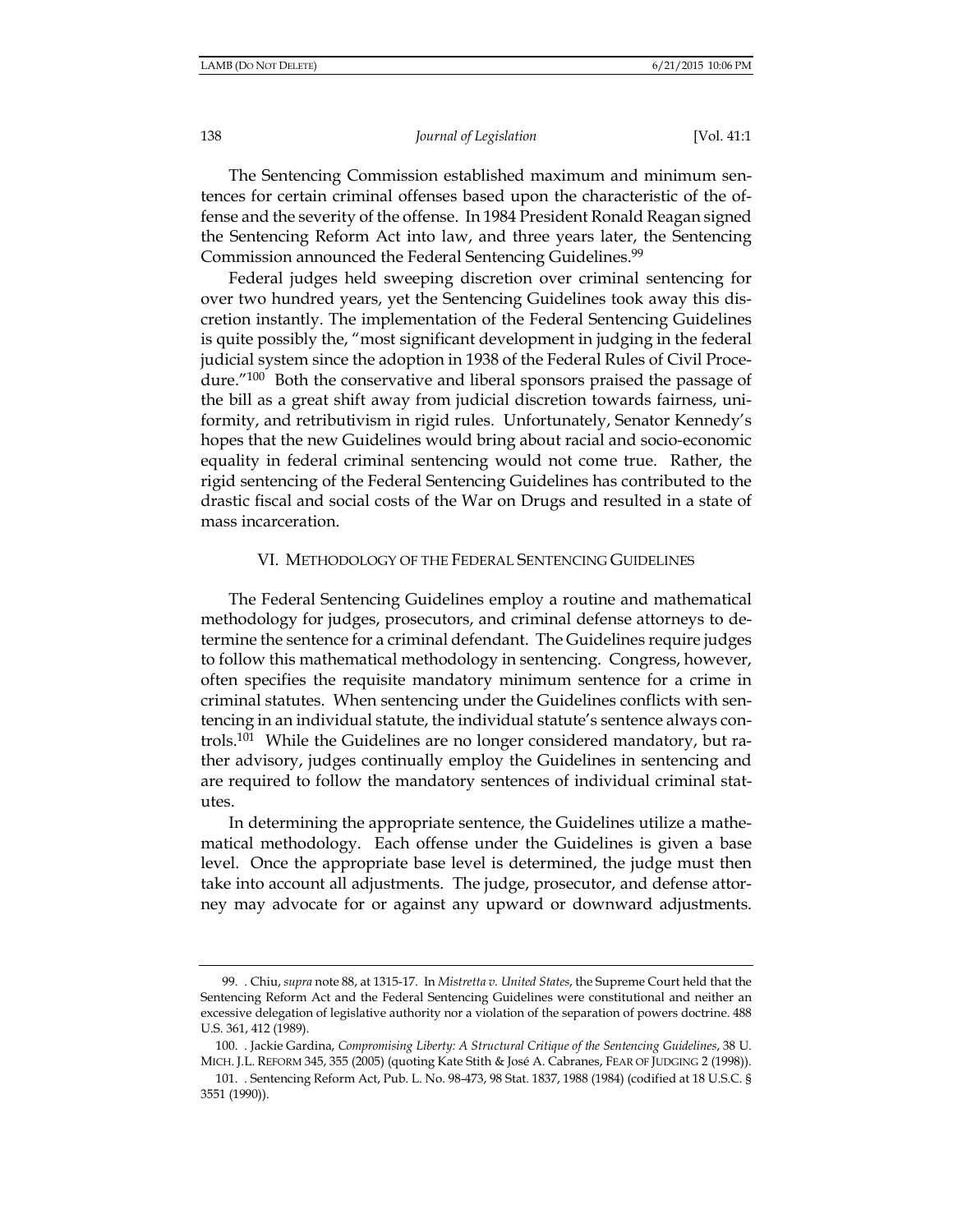#### A Return to Rehabilitation

139

There are a number of possible adjustments, including: hate crime motivation, vulnerable victim, official victim, terrorism, aggravating role in the offense, mitigating role in the offense, abuse of official power, or using body armor in drug trafficking crimes.<sup>102</sup> Judges are permitted to make upward or downward departures from the mandated sentence if the judge finds, "an aggravating or mitigating circumstance of a kind, or to a degree, not adequately taken into consideration by the Sentencing Commission."<sup>103</sup> Furthermore, a judge may make a downward departure if the criminal defendant substantially assisted law-enforcement authorities and the prosecutor filed the motion with the court.<sup>104</sup> The judge calculates the change in the base level from the upward or downward adjustments and determines the final offense level. The judge then measures this final offense level with the defendant's criminal history to determine the appropriate sentence. Determining the appropriate sentence is as simple as looking at a chart and adding up the corresponding points.

## VII. THE SUPREME COURT AND THE FEDERAL SENTENCING GUIDELINES

Beginning in 2000, the Supreme Court began deciding a line of cases questioning the constitutionality of the Federal Sentencing Guidelines in light of the Sixth Amendment. In Apprendi v. New Jersey,  $10^5$  the Court held that the Sixth Amendment requires any fact, other than a prior conviction, "that increases the penalty for a crime beyond the prescribed statutory maximum must be submitted to a jury, and proved beyond a reasonable doubt."<sup>106</sup> Apprendi left open to consideration the definition of "statutory maximum" sentence.<sup>107</sup> In Blakely v. Washington,<sup>108</sup> Justice Scalia, writing for the majority, determined that, "the 'statutory maximum' is not the maximum sentence a judge may impose after finding additional facts, but the maximum he may impose without additional findings."109 However, Blakely gave no guidance in examining sentence-enhancing facts.

In United States v. Booker,<sup>110</sup> consolidated with United States v. Fanfan, the Court addressed the questions it had left open in its previous line of cases

<sup>102. .</sup> U.S. SENTENCING GUIDELINES MANUAL ch. 3 (2012).

<sup>103.</sup> Sentencing Reform Act, 18 U.S.C. § 3553(b)(1) (Supp. III 2003).

<sup>104. .</sup> U.S. SENTENCING GUIDELINES MANUAL § 5K1.1 (2005).

<sup>105. . 530</sup> U.S. 466 (2000) (A 5-4 decision). In Apprendi, the defendant pled guilty to a firearm possession offense. The prosecutor and judge enhanced the defendant's sentence above the statutory maximum with an upward shift in sentencing due to the hate-crime nature of the offense. The defendant was sentenced to a prison term that was two years longer than the statutory maximum. Id. at 469-474.

<sup>106. .</sup> Id., at 490.

<sup>107.</sup> Bissonnette, supra note 74, at 1512 (discussing Apprendi).

<sup>108. . 542</sup> U.S. 296 (2004). In Blakely, the defendant argued that his Sixth Amendment rights were violated because the defendant's sentence was beyond the statutory maximum after the judge determined the sentence-enhancing facts. Id. at 301.

<sup>109.</sup> Bissonnette, supra note 74, at 1513 (citing Blakely, 542 U.S. at 303-04).

<sup>110. . 543</sup> U.S. 220 (2005).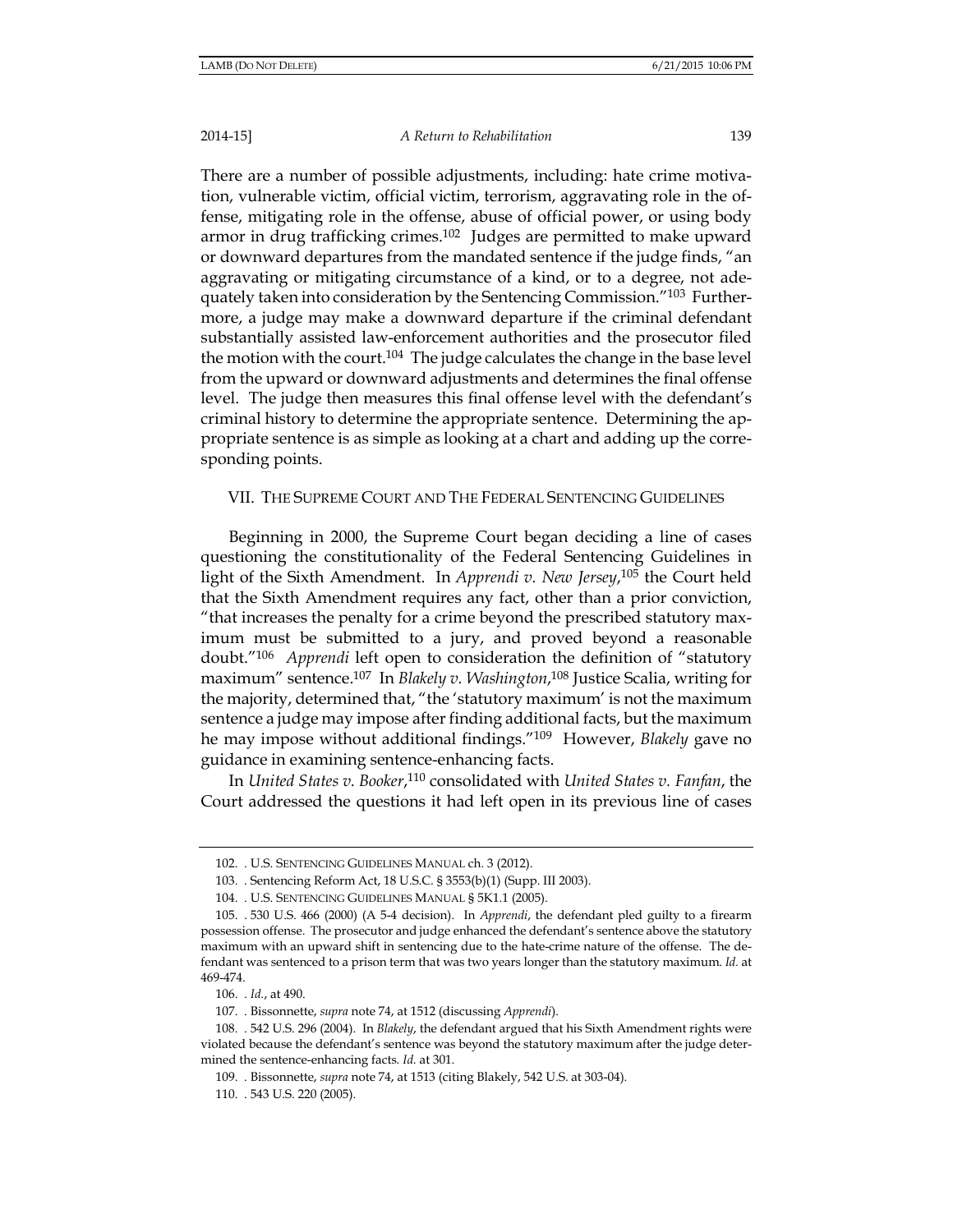140

#### Journal of Legislation

[Vol. 41:1

regarding mandatory minimum sentences and sentence-enhancing facts. Specifically, the Court tackled two major questions. First, the Court determined whether or not enhancing a defendant's sentence beyond the statutory maximum based on judge, not jury, found facts violated the Sixth Amendment.<sup>111</sup> Second, if the Court determined the first question in the affirmative, then the Court had to decide whether the Guidelines were mandatory or merely advisory.<sup>112</sup> The Court, in line with its previous Sixth Amendment jurisprudence, answered the first question in the affirmative. Justice Ginsburg concurred with the majority's opinion on the first question; however, she left the majority and joined Justices Breyer, Kennedy, O'Connor, and Rehnquist in deciding the latter question regarding the practical role of the Federal Sentencing Guidelines. Justice Breyer, writing for the majority on the practical role of the Guidelines, held that the imposition of a sentence from the Guidelines depended entirely on the mandatory nature of the Guidelines.<sup>113</sup> With that premise, the Court held that the Guidelines were "effectively advisory."<sup>114</sup> The Federal Sentencing Guidelines violated a defendant's Sixth Amendment right to a trial by jury because the Guidelines required judges to impose sentences beyond the statutory maximum if judges had a sufficient factual basis.

After the *Booker* opinion was issued, many believed that merely advisory Guidelines would create chaos within the criminal justice system and cause a return to pre-Sentencing Reform Act policy.<sup>115</sup> None of these predictions came true. Rather, judges and prosecutors continue to follow the Guidelines. "Judges are following the Guidelines over 80% of the time, despite the fact that many judges disagree with the Guidelines."<sup>116</sup> Judges continue to sentence within the Guidelines and prosecutors continue to reap the immense discretion granted by the Guidelines.

#### VIII. THE INEFFECTIVENESS OF MANDATORY MINIMUM SENTENCING

The intentions behind the installation of mandatory minimum sentencing through the Federal Sentencing Guidelines were neither malicious nor vindictive. Nonetheless, the bipartisan Sentencing Reform Act reshaped the goals of American penal policy from rehabilitative efforts into a retributive scheme. The final version of the Sentencing Reform Act outlined Congress's specific intentions in dramatically altering sentencing:

<sup>111. .</sup> Id., at 229 n.1.

<sup>112. .</sup> Id., at 226-27.

<sup>113.</sup> Id., at 245.

<sup>114.</sup> Id.

<sup>115. .</sup> Bobby Scott, United States v. Booker: System Failure or System Fix?, 160 U. PA. L. REV. 195, 200  $(2011).$ 

<sup>116. .</sup> Id., at 202 (citing U.S. SENTENCING COMM'N, PRELIMINARY QUARTERLY DATA REPORT, 3D QUARTER RELEASE 1 tbl. 1 (2011) (finding that 81% of all sentences are either within the Guidelines or a government-initiated departure); U.S. SENTENCING COMM'N, RESULTS OF SURVEY OF UNITED STATES DISTRICT JUDGES, tbl. 8 (2010) (showing that approximately 30% of judges think that the ranges for many drug offenses are too high)).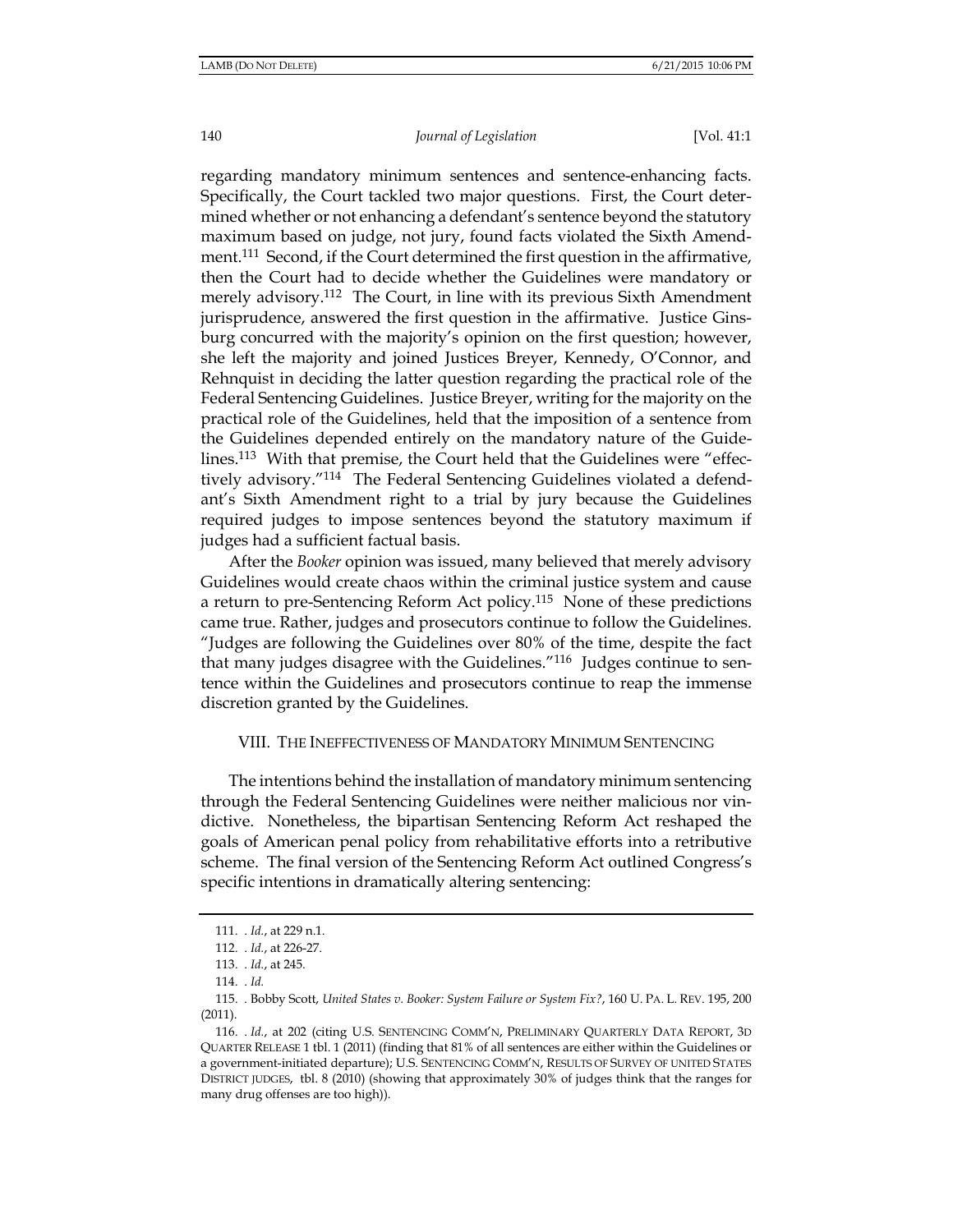A Return to Rehabilitation

(A) to reflect the seriousness of the offense, to promote respect for the law, and to provide just punishment for the offense; (B) to afford adequate deterrence to criminal conduct;  $(C)$  to protect the public from further crimes of the defendant; and (D) to provide the defendant with needed educational or vocational training, medical care, or other correctional treatment in the most effective manner.<sup>117</sup>

Surely, the goals and motivations behind the Sentencing Reform Act were legitimate. However, in light of America's current state of mass incarceration, mandatory minimum sentences have not proven to be effective. Due to the rigid nature of mandatory minimums and the elimination of judicial discretion in sentencing, the Sentencing Reform Act has exacerbated the very problems it aimed to address. In reality, mandatory minimums swept away with judicial discretion, as intended, but gave prosecutors sweeping discretion in criminal cases. Furthermore, the racial disparity in sentencing was not alleviated, but exacerbated by rigid sentencing. Lastly, mandatory minimums have not had a positive effect on deterrence, but rather, have contributed to an exceedingly costly and inefficient system of mass incarceration.

#### Sweeping Prosecutorial Discretion

One of the major purposes behind the installation of mandatory minimum sentencing was to reduce the large disparities in sentencing across federal jurisdictions by eliminating judicial sentencing discretion. Mandatory sentencing provisions require judges to impose the mandated sentence in the Guidelines regardless of varying circumstances and culpability levels.<sup>118</sup> Judges are only permitted to depart from the Guidelines under extraordinary circumstances.

The elimination of judicial discretion in sentencing resulted in sweeping prosecutorial discretion at both the state and federal levels.<sup>119</sup> Criminal law was at one point in this country's criminal judicial history the domain of states. State legislatures determined crimes and their corresponding sentences. State judges had discretion in both the charging and sentencing phases.<sup>120</sup> Beginning in the latter half of the twentieth century, the federal government began passing and enforcing broad, sweeping criminal laws.<sup>121</sup> The result was the over-federalization of criminal law. Now, through overly broad statutes such as RICO and mail and wire fraud, federal prosecutors

<sup>117.</sup> Sentencing Reform Act, Pub. L. No. 98-473, 98 Stat. 1837, 2017 (1984) (codified at 28 U.S.C. § 991(a) (1994)).

<sup>118.</sup> Mascharka, supra note 69, at 943.

<sup>119. .</sup> Oliss, supra note 72, at 1854.

<sup>120.</sup> JAMES A. STRAZZELLA, ABA, TASK FORCE ON THE FEDERALIZATION OF CRIMINAL LAW 5-7 (1998), available at http://www.americanbar.org/content/dam/aba/publications/criminaljustice/Federaliza-

tion\_of\_Criminal\_Law.authcheckdam.pdf.

<sup>121.</sup> *. Id.* at 5-13.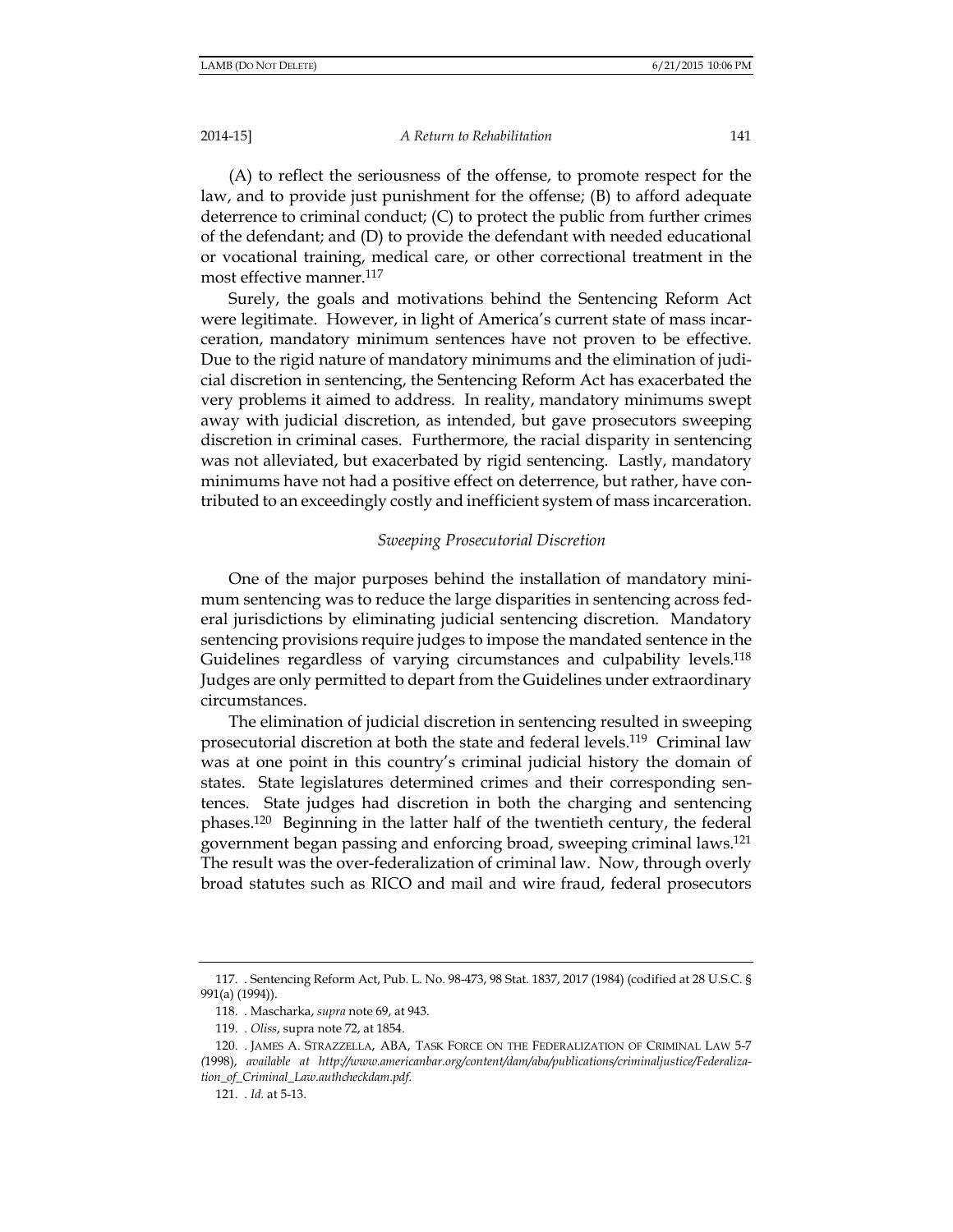have the vast tools to prosecute what was once the domain of state prosecutors and judges.<sup>122</sup> Broad prosecutorial discretion, nonetheless, has served as a mechanism to increase efficiency and deal with overwhelmingly large criminal court dockets.

With the implementation of the Federal Sentencing Guidelines combined with the over-federalization of criminal law, state and federal prosecutors can use broad federal criminal laws to compel guilty pleas.<sup>123</sup> Federal sentences are generally harsher than comparable state criminal sentences. Thus, state prosecutors can compel guilty pleas with the threat of federal prosecutorial intervention.<sup>124</sup> A criminal defendant would much rather face a more lenient state sentencing regime, than enter the domain of federal law, where prosecutors have overly broad laws accompanied by harsher, mandatory sentences. Therefore, criminal defendants choose to plead guilty to a state crime to avoid sentencing in the federal system.

Similarly, federal prosecutors can use the vast breadth of federal criminal law and its mandatory sentences to pressure criminal defendants into pleading guilty.<sup>125</sup> Federal prosecutors give criminal defendants an ultimatum: either plead guilty to a lesser charge or get charged with another crime within the vast breadth of federal criminal law that demands a longer sentence. Under the Federal Sentencing Guidelines, federal prosecutors may also offer a criminal defendant a lower sentence if the defendant provides "substantial" assistance" in other criminal prosecutions.<sup>126</sup> The discretion in determining "substantial assistance" is solely up to the prosecutor and is calculated as a downward departure under the Guidelines. The prosecutor's charging discretion is done in an entirely secretive manner, with absolutely no oversight or protections for a criminal defendant.<sup>127</sup>

By eliminating judicial discretion in sentencing, the Federal Sentencing Guidelines, in tandem with the federalization of criminal law, gave prosecutors sweeping prosecutorial discretion. The reallocation of sweeping discretion to prosecutors raises considerable federalism concerns as it vitiates the traditional roles of state legislatures and prosecutors.<sup>128</sup> While there are justifications for the federalization of criminal law,<sup>129</sup> realistically, broad prosecutorial discretion acts as a tool to compel and procure guilty pleas from criminal defendants.<sup>130</sup> Such uninhibited prosecutorial discretion contrib-

<sup>122. .</sup> Id. at 6-13.

<sup>123.</sup> Oliss, supra note 72, at 1854-55 (citations omitted).

<sup>124. .</sup> Id.

<sup>125. .</sup> Id. at 1855.

<sup>126.</sup> Id.; see also Sentencing Reform Act, 18 U.S.C. § 3553(e) (1994 & Supp. V 1999).

<sup>127.</sup> Mascharka, supra note 69, at 943.

<sup>128.</sup> STRAZZELLA, supra note 120, at 13-25.

<sup>129. .</sup> Id. at 14-17.

<sup>130.</sup> Oliss, supra note 72, at 1870-77 (citations omitted). The vast breadth prosecutors maintain in charging and sentencing raises significant Due Process and Sixth Amendment concerns. By choosing to plead guilty based on the prosecutor's threat of a higher charge and sentence, criminal defendants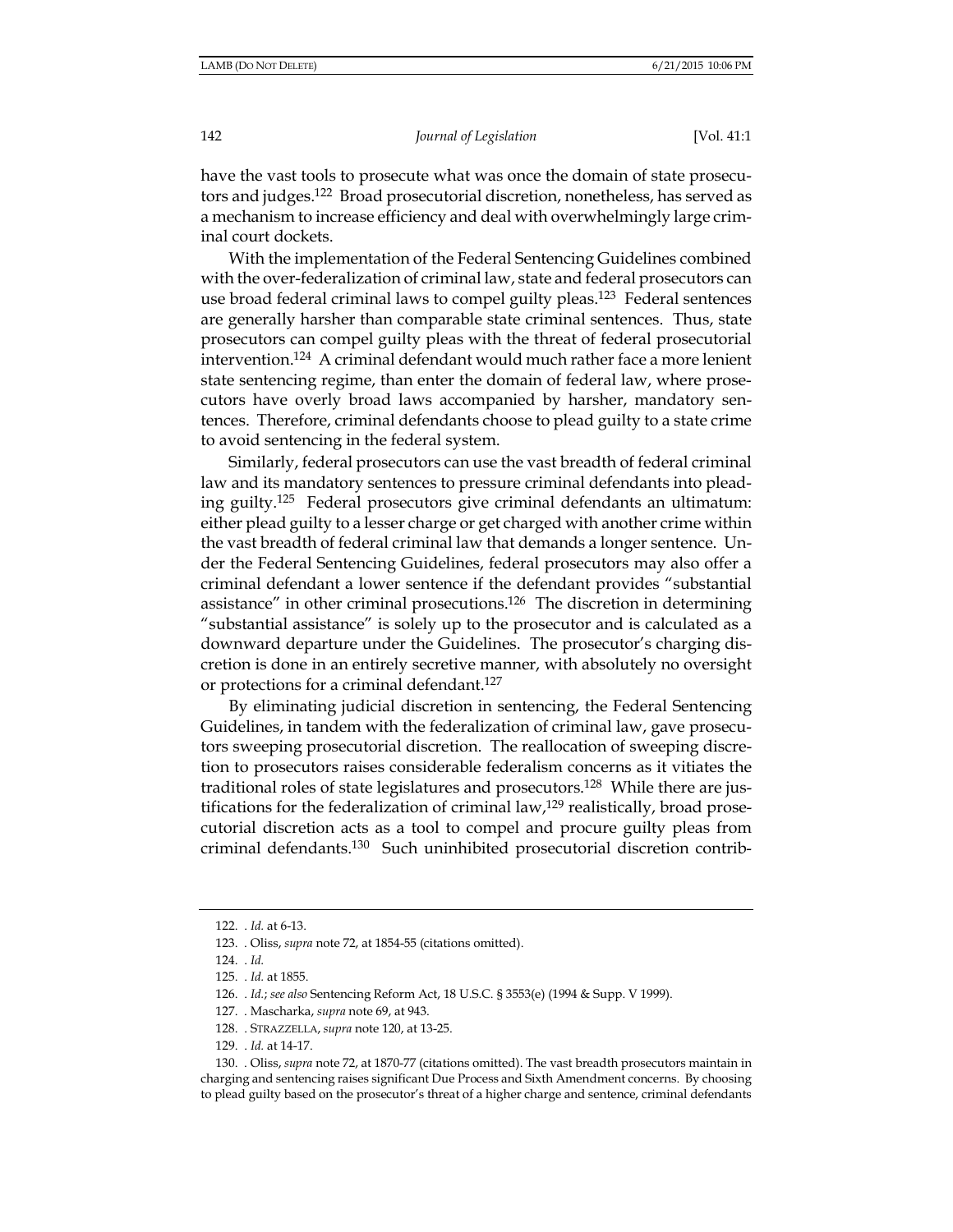A Return to Rehabilitation

utes significantly to the astronomical fiscal and social costs of mass incarceration.<sup>131</sup>

#### Sentencing Disparities and Racial Inequality

Sen. Kennedy advocated for mandatory minimum sentencing in 1975 due to the racial inequality that resulted from judicial discretion in sentencing.<sup>132</sup> Sen. Kennedy co-sponsored the Sentencing Reform Act in 1984 in hopes that mandatory minimums would ensure uniformity and reduce racial disparities in sentencing.<sup>133</sup> Unfortunately, mandatory minimum sentencing has not yielded such equality but rather has exacerbated racial disparities in sentencing. In reality, mandatory minimum sentencing has had a disparate effect on racial minorities.<sup>134</sup> Racial inequality in sentence length under the Sentencing Reform Act has increased.<sup>135</sup>

Mandatory minimums proliferated by the Federal Sentencing Commission and under criminal drug statutes have contributed greatly to racial inequality, so much so that academics consider mandatory minimum sentences part of the New Jim Crow legislation.<sup>136</sup> Multiple reasons for the increase in sentencing disparity between white and non-white populations after the Sentencing Reform Act have been posited. First, white people are more likely to plead guilty early in the adjudication process.<sup>137</sup> Second, prosecutors make downward departures in sentencing for white people and determine that white people have provided "substantial assistance" much more often than with racial minorities.<sup>138</sup>

Lastly, African-Americans, as a percentage and as a whole, are simply more likely to be prosecuted and sentenced under mandatory minimums than the white population. African-Americans account for approximately forty percent of the United States incarcerated population, while accounting for only twelve to thirteen percent of the total American population.<sup>139</sup> However, African-Americans are not more likely to commit drug offenses as both minorities and the white population sell and use drugs at remarkably similar

138. . Id.

are essentially punished for going to trial and relying on the adversarial system. This reality contradicts an essential feature of our criminal justice system.

<sup>131.</sup> STRAZZELLA, supra note 120, at 39-40..

<sup>132.</sup> Darmer, supra note 89, at 540.

<sup>133.</sup> Sentencing Reform Act, Pub. L. No. 98-473, 98 Stat. 1837, 2017 (1984) (codified as amended at 28 U.S.C. § 991(a) (1994)).

<sup>134.</sup> BARBARA S. VINCENT & PAUL J. HOFER, FED. J. CTR., THE CONSEQUENCES OF MANDATORY MINIMUM PRISON TERMS: A SUMMARY OF RECENT FINDINGS 23 (1994).

<sup>135. .</sup> Id.

<sup>136.</sup> ALEXANDER, supra note 7, at 7.

<sup>137.</sup> VINCENT & HOFER, supra note 134, at 23 (citing U.S. SENTENCING COMM., SPECIAL REPORT TO THE CONGRESS: MANDATORY MINIMUM PENALTIES IN THE FEDERAL CRIMINAL JUSTICE SYSTEM 81  $(1991)$ ).

<sup>139.</sup> HEATHER C. WEST, BUREAU OF JUSTICE STATISTICS, U.S. DEP'T OF JUSTICE, PRISON INMATES AT MIDYEAR 2009-STATISTICAL TABLES 19 tbl. 16 (2010), available at http://www.bjs.gov/content/pub/pdf/pim09st.pdf.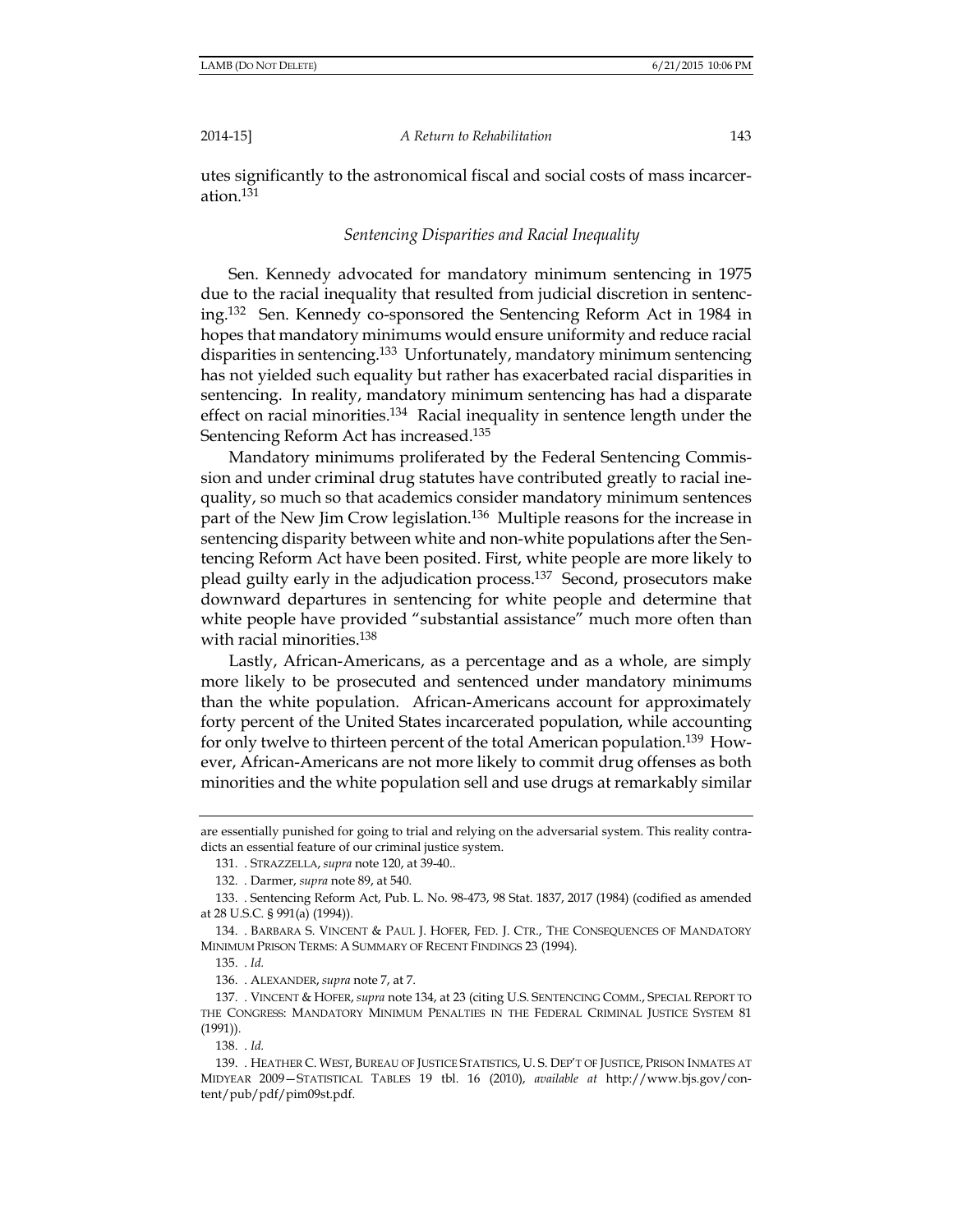[Vol. 41:1

rates.<sup>140</sup> Mandatory minimums have not decreased racial disparities in sentencing.

The foremost example of sentencing disparity in drug-related crimes is the sentencing disparity between crack-cocaine and its counterpart, powder cocaine.<sup>141</sup> Crack-cocaine and powder cocaine are essentially the exact same drug, just in different form. Yet, crack-cocaine triggers an exceedingly higher sentence than powder cocaine. There is only one explanation behind this disparity: lawmakers view the pricier, powder cocaine as a "suburban" or upper-class drug and the cheaper, crack-cocaine as the "minority" brand.<sup>142</sup>

#### Deterrence, Recidivism, and Public Safety

As listed above, three major objectives of the Sentencing Reform Act were to increase deterrence to commit crimes, to reduce recidivism rates, and to increase public safety.<sup>143</sup> Harsh, mandatory sentences were intended to deter criminal behavior and prevent criminals from harming the public in the future, thus, increasing public safety. However, modern criminologist theory and a broad range of evidence suggest that mandatory minimums have had little to no effect on deterrence, recidivism rates, and public safety.

The severity of the punishment does not act as a deterrent, but rather, deterrence is a function of certainty.<sup>144</sup> Simply increasing the severity of the crime by increasing the mandatory minimum sentence does not effectively deter crime, while certainty in being apprehended is a deterrent to crime. When one considers committing a crime, a potential criminal doesn't consult the Federal Sentencing Guidelines or applicable criminal statute, but rather weighs the possibility of getting caught with benefits of committing the crime. Mandatory minimums increase severity, but have no effect on certainty of apprehension. Similarly, drug users are not deterred by mandatory minimum sentences. The negative incentive of the mandatory sentence is not necessarily a thought in the mind of a drug user, and it certainly may not outweigh a drug addict's desire for addictive narcotics.

A RAND Drug Policy Research Center study conducted on the cost effectiveness of mandatory minimums for drug crimes found that mandatory minimums were inefficient in both cost and result.<sup>145</sup> Both conventional en-

<sup>140.</sup> ALEXANDER, supra note 7, at 7.

<sup>141. .</sup> See, e.g., Carol A. Begman, The Politics of Federal Sentencing on Cocaine, 10 FED. SENTENCING REP. 196 (1998).

<sup>142. .</sup> See, e.g., See Mascharka, supra note 69, at 944 (citing George Cornell, Editorial, Don't Neglect Treatment, PATRIOT-NEWS, Apr. 4, 1999, Westlaw, 1999 WL 5134078).

<sup>143.</sup> Sentencing Reform Act, Pub. L. No. 98-473, 98 Stat. 1837, 2017 (1984) (codified as amended at 28 U.S.C. § 991(a) (1994)).

<sup>144. .</sup> Mascharka, supra note 69, at 946 (citing JONATHAN P. CAULKINS ET AL., RAND DRUG POL'Y RESEARCH CTR., MANDATORY MINIMUM DRUG SENTENCES: THROWING AWAY THE KEY OR THE TAXPAY-ERS' MONEY? 75 (1997); Jeffrey Grogger, Certainty vs. Severity of Punishment, 29 ECON. INQUIRY 297, 308  $(1991)$ ).

<sup>145.</sup> Mascharka, supra note 69, at 948 (citing CAULKINS, supra note 144, at 75).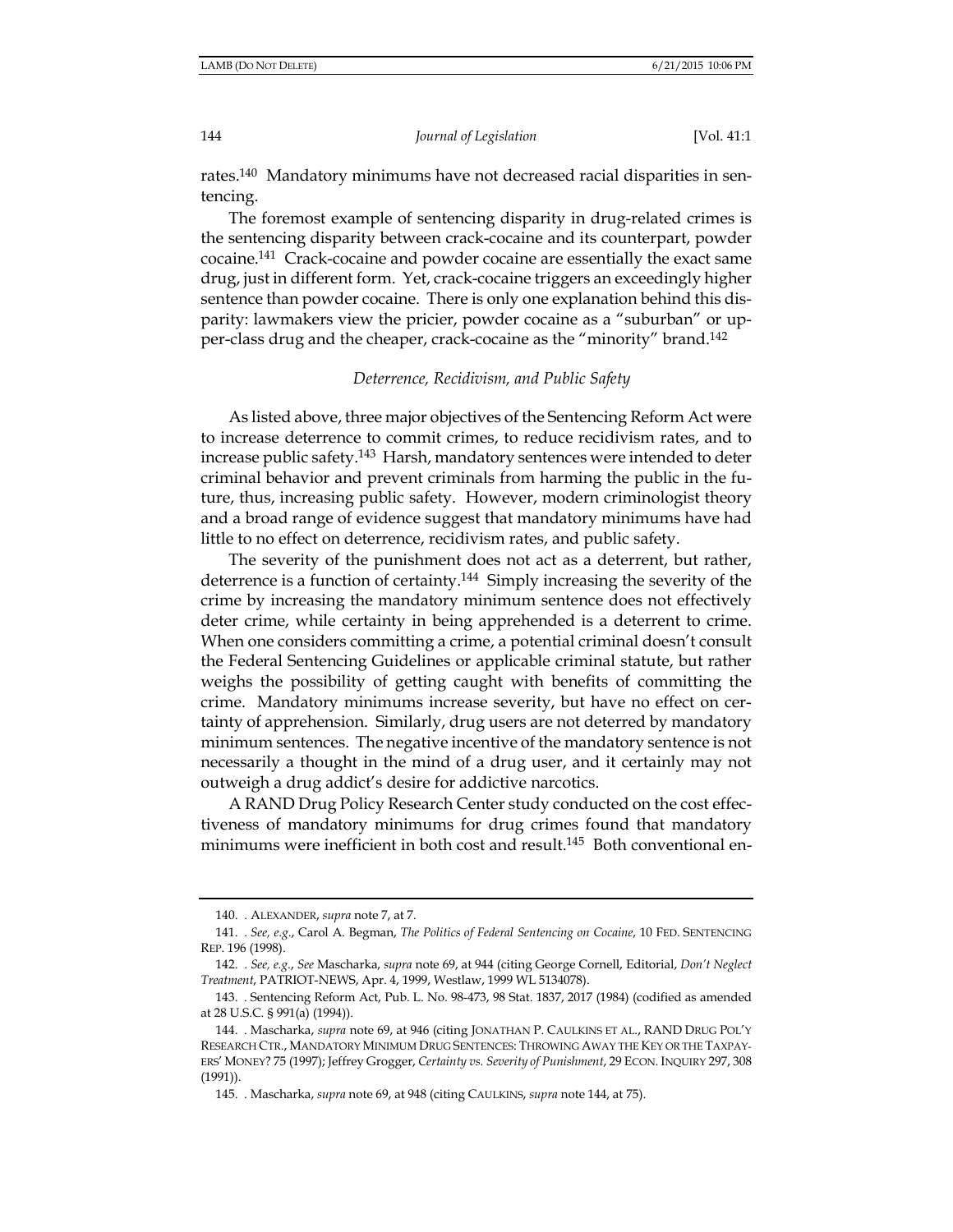#### A Return to Rehabilitation

forcement and treatment were found to be much more cost-effective at reducing both drug-related crime and drug consumption.<sup>146</sup> Similarly, this study noted that there is "very little difference between conventional enforcement and mandatory minimums in their effects on. . . economically motivated [drug] crime[s]."<sup>147</sup> In order to deter drug crimes, spending should go to crime control and treatment, not to the excessive costs of mass incarceration.

Mandatory minimum sentences do not reduce recidivism rates. For recidivism to be reduced, the mandatory minimum sentence must deter a repeat offender from using drugs or dealing drugs. Necessarily, the mandatory minimum did not deter the offender from the original drug offense because he or she committed the initial crime. The Federal Sentencing Guidelines respond to recidivism by increasing the sentence length. The Guidelines mandate an upward shift in the sentence if the offender is a repeat offender. As a response to recidivism, this increase in sentence length is illogical. Again, increasing the severity of the sentence does not act as a deterrent. An increased sentence could not possibly reduce recidivism rates because it does not deter criminal behavior.

Studies have even concluded that mandatory minimum sentencing has a criminogenic effect, that is they increase recidivism rates, as opposed to reducing recidivism. A 2002 meta-analysis of 117 studies measuring recidivism found that longer prison sentences were "associated with a small increase in recidivism."<sup>148</sup> Thus, rather than spending excessive tax payer dollars on incarcerating drug offenders for lengthy sentences, such spending could be more effective if it was averted to drug treatment programs, alternative sentencing methods, and prison vocational programs to give incarcerated individuals opportunities after incarceration.

A finding that mandatory minimums increase public safety requires a showing that mandatory minimums deterred crime and reduced recidivism rates. If mandatory minimums deterred criminal behavior, less crime would result. Additionally, a decrease in recidivism rates would coincide with less crime. Logically, less crime due to deterrence and reduced recidivism would foster an increase in public safety. However, since mandatory minimums have neither deterred criminal behavior nor reduced recidivism rates, mandatory minimums have not produced a net increase in public safety.

Mandatory minimum sentences are simply not meeting the goals that Congress outlined for them. By instituting mandatory minimums, Congress determined that sentencing policy should focus on retributivism as opposed to rehabilitation. The effects of this shift have had tremendously negative economic and social impacts. Since the declaring the War on Drugs, federal,

<sup>146.</sup> *.Id.* 

<sup>147. .</sup> CAULKINS, supra note 144, at 68.

<sup>148.</sup> PAULA SMITH ET AL., THE EFFECTS OF PRISON SENTENCES AND INTERMEDIATE SANCTIONS ON RECIDIVISM: GENERAL EFFECTS AND INDIVIDUAL DIFFERENCES 10 (2002), available at http://ccoso.org/library%20articles/200201\_Gendreau\_e.pdf.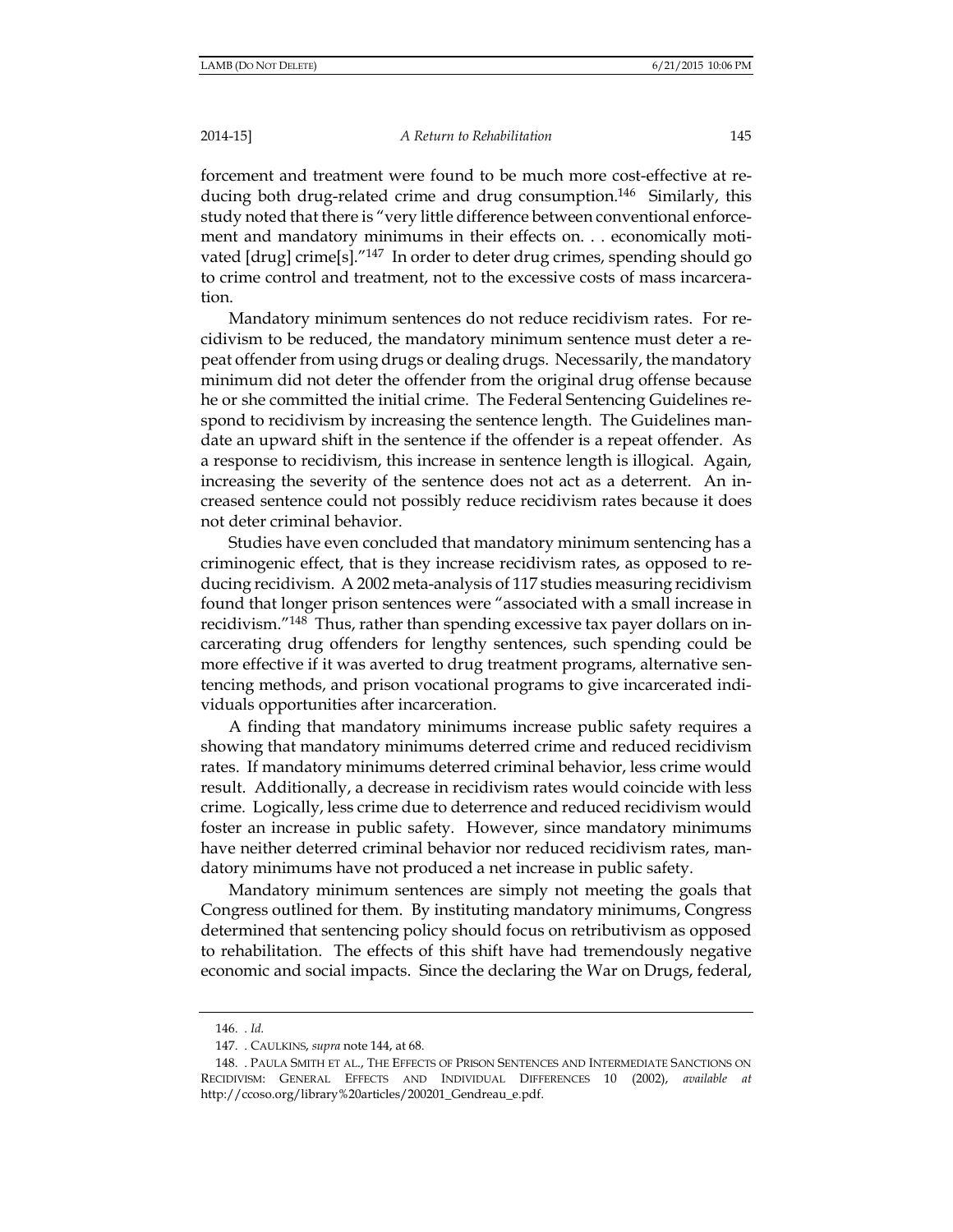[Vol. 41:1

state, and local governments have spent trillions on drug enforcement and mass incarceration. Mandatory minimum sentences, under this retributivist regime, exacerbate the costs of the War on Drugs by incarcerating individuals for longer periods of time. Such government spending would be better spent on rehabilitative measures. A return to rehabilitative philosophy as the core of criminal sentencing is necessary to undo the deleterious effects of mandatory minimum sentencing.

IX. THE JUSTICE SAFETY VALVE ACT & THE SMARTER SENTENCING ACT

On August 12, 2013, Attorney General Eric Holder delivered a speech to the American Bar Association's House of Delegates addressing what he labeled America's broken criminal justice system.<sup>149</sup> After identifying the values that define the American justice system, Holder called for a "fundamentally new approach" to criminal justice in order to address "persistent needs and unwarranted disparities."<sup>150</sup> He noted that the American criminal justice system is broken, and its current path is "far from sustainable."<sup>151</sup> Holder addressed the need for a review of America's War on Drugs and questioned the efficacy and morality of the War on Drugs. In doing so, he stated, "with an outsized, unnecessarily large prison population, we need to ensure that incarceration is used to punish, deter, and rehabilitate – not merely to warehouse and forget."<sup>152</sup> Current policies simply are not capable of addressing our current challenges. Too many Americans enter federal and state prisons for much too long periods of time. The effects of America's War on Drugs are no longer tolerable from both a fiscal and social perspective. To address these modern day challenges, Holder outlined numerous solutions and philosophies, which legislatures, judges, and both federal and state prosecutors must adopt. These include: the compassionate release for inmates who pose no threat to public safety, alternatives to incarceration, and rehabilitation programs, such as drug treatment.<sup>153</sup> Among the solutions Holder discussed was the need to rethink mandatory minimum sentencing policy. Mandatory, inflexible sentences create major discrepancies in discretion. Mandatory minimum sentencing "breed[s] disrespect for the [criminal justice] system" and destabilizes poor, urban communities.<sup>154</sup> Lastly, Holder noted that the Justice Safety Valve Act and the Smarter Sentencing Act are "promising legislation" that will deter crime, protect public safety, and ensure rehabilita $tion.<sup>155</sup>$ 

155. *. Id.* 

<sup>149.</sup> Attorney General Eric Holder, Remarks at the Annual Meeting of the American Bar Association House of Delegates (Aug. 12, 2013), available at http://www.justice.gov/opa/speech/attorneygeneral-eric-holder-delivers-remarks-annual-meeting-american-bar-associations.

 $150.$   $Id.$ 

<sup>151. .</sup> Id.

<sup>152.</sup> Id.

<sup>153. .</sup> Id.

 $154.$   $Id.$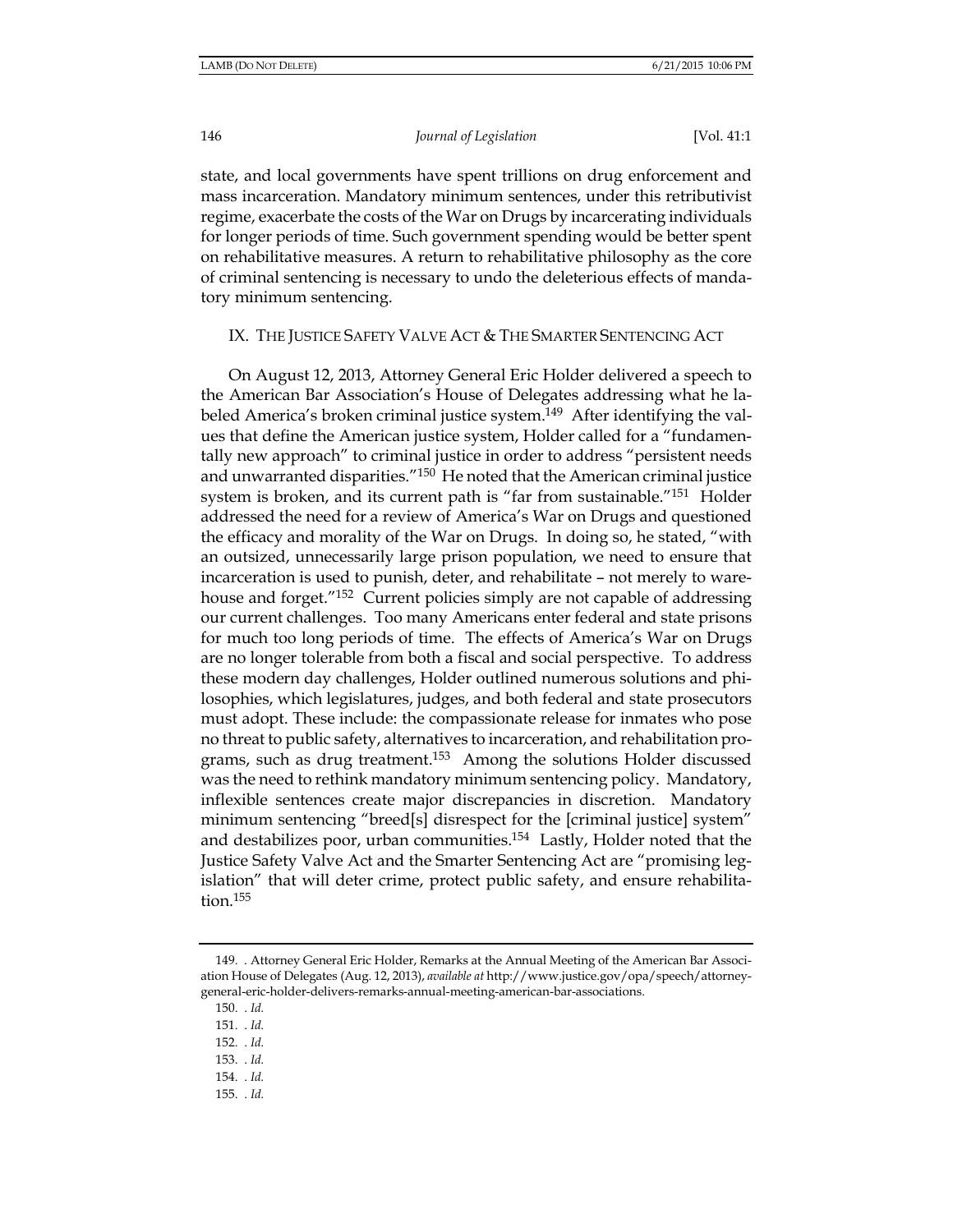#### A Return to Rehabilitation

The political mantra of being "tough-on-crime" is no longer an option. "Tough-on-crime" policies of the past did nothing to deter, protect the public, and rehabilitate prisoners, but rather cost Americans trillions of dollars in squandered revenue. For these reasons, liberals and conservatives are once again uniting to change American sentencing policy. In 2013 Republicans and Democrats joined forces and introduced the Justice Safety Valve Act and the Smarter Sentencing Act. Both Acts seek to expand safety valves and increase judicial discretion in sentencing. A safety valve is a tool for judges, prosecutors, and defendants to use when mandated sentences under the Guidelines are unjust and do not meet the purposes of criminal justice.

#### The Justice Safety Valve Act

Senators Patrick Leahy and Rand Paul and Representatives Robert Scott and Thomas Massie introduced the Justice Safety Valve Act in 2013.<sup>156</sup> In introducing the Justice Safety Valve Act, Senator Leahy detailed the current failures of mandatory minimum sentencing in our modern criminal justice system. Senator Leahy noted that, "The number of mandatory minimum penalties in the Federal code nearly doubled from 1991 to 2011."157 Senator Leahy then criticized Congressional actions over the past few decades as, "Congress has too often moved in the wrong direction by imposing new mandatory minimum sentences unsupported by evidence... Our reliance on mandatory minimums has been a great mistake."<sup>158</sup> According to Senator Leahy, this one-size-fits-all approach to sentencing contributes to this country's massive prison population, which continues to cost taxpayers incredible amounts of money.<sup>159</sup> Accordingly, the intended purpose of the Justice Safety Valve Act is to, "[C]ombat injustice in federal sentencing and the waste of taxpayer dollars by allowing judges appropriate discretion in sentencing. $^{\prime\prime}$ <sup>160</sup>

The Justice Safety Valve Act would amend the current Guidelines<sup>161</sup> and add a new safety valve for mandatory minimum sentences. If the goals of punishment<sup>162</sup> are not met and the sentence is unjust, the new safety valve would permit judges to sentence criminal defendants below the mandatory minimum.<sup>163</sup> The judge must give reasonable notice to both parties, afford each party an opportunity to respond, and state in writing the reason for the

<sup>156. .</sup> See Justice Safety Valve Act, S. 619, 113th Congress (2013).

<sup>157. . 159</sup> CONG. REC. S2028 (Mar. 20, 2013) (statement of Sen. Leahy).

<sup>158. .</sup> Id.

<sup>159. .</sup> Id.

<sup>160. .</sup> Id.

<sup>161.</sup> Sentencing Reform Act, 18 U.S.C. § 3553 (1984).

<sup>162. 18</sup> U.S.C. § 3553(a)(2). The goals of sentencing include (A) to reflect the seriousness of the offense, to promote respect for the law, and to provide just punishment for the offense; (B) to afford adequate deterrence to criminal conduct; (C) to protect the public from further crimes of the defendant; and (D) to provide the defendant with needed educational or vocational training, medical care, or other correctional treatment in the most effective manner. Id.

<sup>163. .</sup> See Justice Safety Valve Act, S. 619, 113th Congress (2013).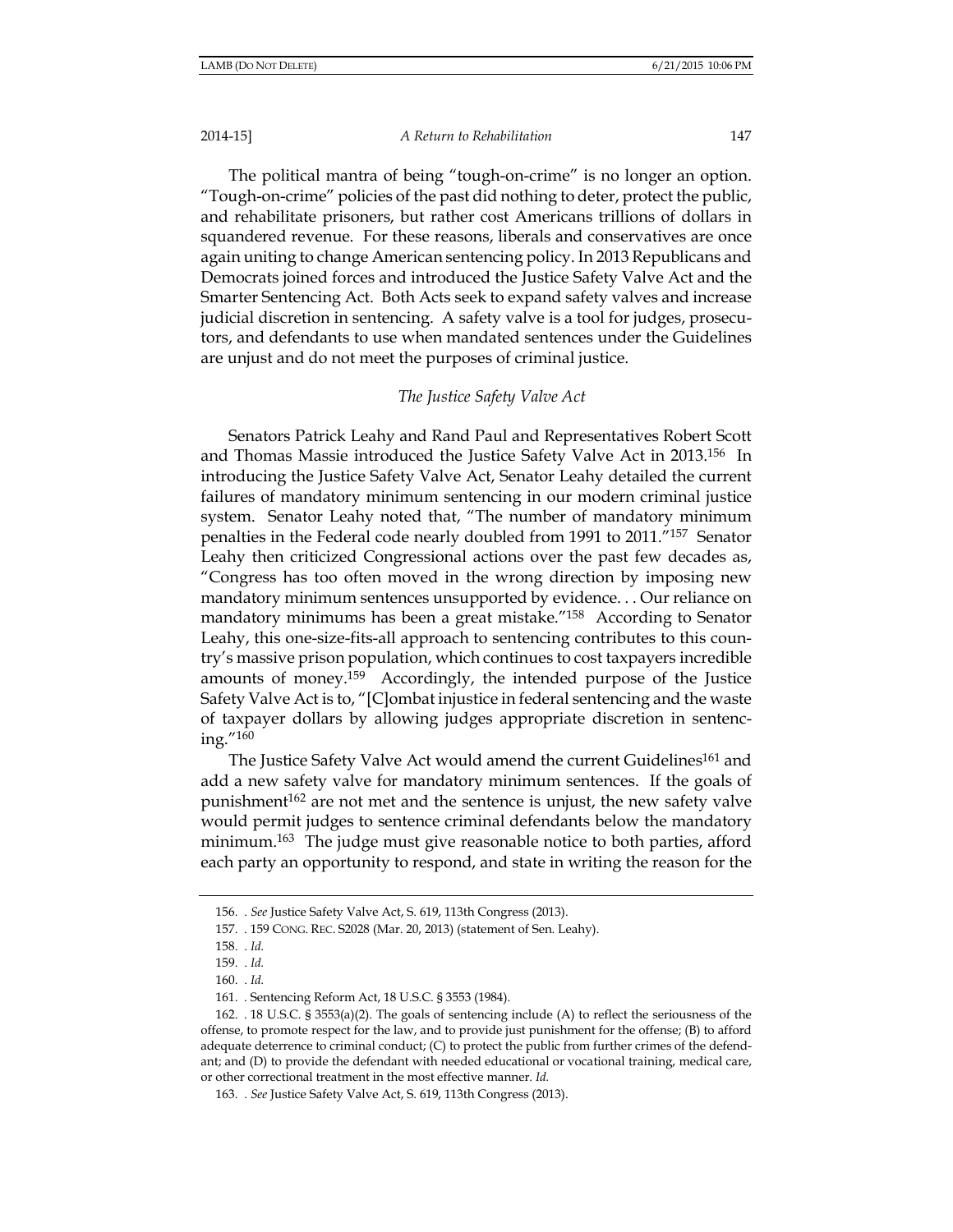148

Journal of Legislation

[Vol. 41:1

deviation from the mandatory minimum.<sup>164</sup>

The purported purpose of the Justice Safety Valve Act is to give judges increased discretion in sentencing by permitting a departure from mandatory minimum sentences. The Justice Safety Valve Act is a crucial step toward diminishing the criminal justice system's reliance upon mandatory minimums, decreasing the size of the federal prison population, and reducing federal spending on prisons. Unfortunately, the Justice Safety Valve Act remained in the Senate Committee on the Judiciary since referral on April 24, 2013, where it died.<sup>165</sup> After learning that over fifty percent of federal prisoners are incarcerated on drug offenses, Senators Leahy and Paul determined that the best course of action was to focus attention and efforts on enacting the Smarter Sentencing Act, which applies directly to drug offenses, as opposed to the Justice Safety Valve Act, which applies to all mandatory minimum sentences.<sup>166</sup>

#### The Smarter Sentencing Act

Senators Richard Durban, Patrick Leahy, and Mike Lee introduced the Smarter Sentencing Act on July 31, 2013. Rather than adding a new safety valve like the Justice Safety Valve Act, the Smarter Sentencing Act expands the existing federal safety valve<sup>167</sup> to include drug offenses.<sup>168</sup> Currently, the safety valve permits judges to deviate from the mandatory minimum only when the defendant does not have a past criminal history or if the criminal history is very limited and does not include drug crimes.<sup>169</sup> The Smarter Sentencing Act expands the applicability of the current safety valve to criminal defendants who have more extensive criminal histories.<sup>170</sup>

The Smarter Sentencing Act also reduces mandatory minimums for certain drug offenses by at least fifty percent. The act reduces drug offenses covered by the Controlled Substances Act and Controlled Substance Import and Export Act. Specifically, twenty-year mandatory minimums are reduced to ten years; ten-year mandatory minimums are reduced to five years; and five-year mandatory minimums are reduced to two years.<sup>171</sup>

Furthermore, the Smarter Sentencing Act makes the Fair Sentencing Act's crack-cocaine sentence reduction retroactive.<sup>172</sup> Federal prisoners who have

<sup>164. .</sup> Id.

<sup>165. .</sup> GOVTRACK, https://www.govtrack.us/congress/bills/113/s619#overview (last visited Jan. 16, 2015).

<sup>166. .</sup> Executive Business Meeting, Senate Judiciary Committee Chairman Patrick Leahy (Jan. 30, 2014), http://www.judiciary.senate.gov/imo/media/doc/01-30-14LeahyStatement.pdf.

<sup>167. .</sup> See Sentencing Reform Act, 18 U.S.C. § 3553(f) (1984).

<sup>168. .</sup> See Smarter Sentencing Act, S. 1410, 113th Cong. (2013).

<sup>169. .</sup> See 18 U.S.C. § 3553(f). The current safety valve applies when determining the sentence under the Guidelines. The safety valve is applicable when the crime permits and when the person's criminal history category is not more than 1, as calculated by the Guidelines. Id.

<sup>170. .</sup> See S. 1410.

 $171.$   $Id.$ 

<sup>172. .</sup> Id.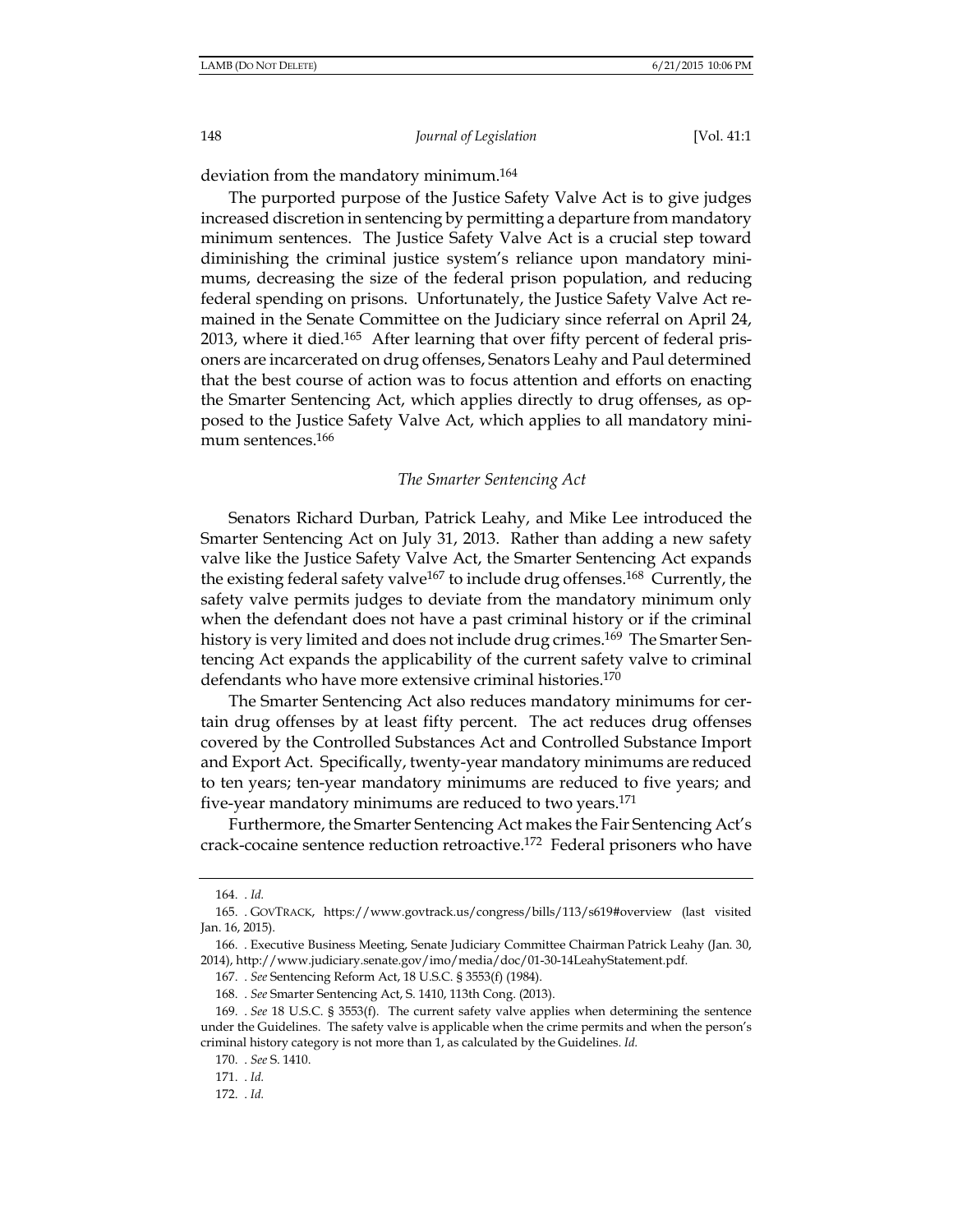A Return to Rehabilitation

been convicted and sentenced under the harsh crack-cocaine sentences prior to 2010 can retroactively seek sentence adjustments based upon the Fair Sentencing Act.<sup>173</sup> The Fair Sentencing Act of 2010 eliminated the five-year mandatory minimum for first-time possession of crack cocaine.<sup>174</sup> If a federal prisoner has not yet had their sentence decreased, the Smarter Sentencing Act permits them to apply for such a reduction.

While the Smarter Sentencing Act neither creates a new safety valve like the Justice Safety Valve Act nor eliminates any mandatory minimums, it gained significantly more traction in Congress than the Justice Safety Valve Act.<sup>175</sup> The Smarter Sentencing Act passed in the Senate Judiciary Committee in January of 2014. However, due to efforts by Republican Senators, the Act was never brought to the Senate floor for a vote and died.<sup>176</sup> Nonetheless, the traction gained by the Smarter Sentencing Act reflects a growing consensus towards significant sentencing reform. Lawmakers on both sides of the aisle have come to the consensus that mandatory minimum sentencing incarcerates too many people, for too long, at too high of a cost.<sup>177</sup> Laura Murphy of the American Civil Liberties Union defined the Smarter Sentencing Act as, "the most significant piece of criminal justice reform to make it to the Senate floor in several years."<sup>178</sup> The Congressional Budget Office, a nonpartisan organization, concluded that the Smarter Sentencing Act would reduce prisons costs by \$4.36 billion over the next ten years.<sup>179</sup> The Department of Justice similarly estimated that the Smarter Sentencing Act would reduce prison costs by \$7.4 billion over the next ten years, and \$24 billion over the next twenty years.<sup>180</sup>

A thorough review of this matter reveals that mandatory minimum sentences have not succeeded in producing their intended results. Mandatory minimum sentences for drug offenders continue to cost this country a significant portion of its budget. Drug offenses have been disproportionately applied to minorities and have had destructive effects on poor, urban communities. While both the Justice Safety Valve Act and the Smarter Sentencing

 $173.$   $Id.$ 

<sup>174. .</sup> Fair Sentencing Act of 2010, Pub. L. No. 111-220, 124 Stat. 2371 (codified as amended in scattered sections of 28 U.S.C.).

<sup>175.</sup> Jacob Sullum, Senate Judiciary Committee Approves Major Drug Sentencing Reform, FORBES (Jan. 30, 2014), http://www.forbes.com/sites/jacobsullum/2014/01/30/senate-judiciary-committee-approves-major-drug-sentencing-reforms/.

<sup>176. .</sup> Christie Thompson, Right and Left Unite on Drug Sentencing. What Could Possibly Go Wrong?, THE MARSHALL PROJECT (Nov. 17, 2014), https://www.themarshallproject.org/2014/11/17/rightand-left-unite-on-drug-sentencing-what-could-possibly-go-wrong; GOVTRACK, https://www.govtrack.us/congress/bills/113/s1410 (last visited Jan. 16, 2015).

<sup>177. .</sup> Sullum, supra note 175.

<sup>178. .</sup> Id.

<sup>179.</sup> CONG. BUDGET OFFICE, COST ESTIMATE OF S. 1410, SMARTER SENTENCING ACT OF 2014 (2014), available at http://www.cbo.gov/publication/45710.

<sup>180.</sup> BUDGET STAFF OF THE DEPARTMENT OF JUSTICE, DEPARTMENT OF JUSTICE, COST SAVINGS TO FEDERAL GOVERNMENT OF THE SMARTER SENTENCING ACT (2014), available at http://famm.org/wpcontent/uploads/2014/02/DOJ-SSA-Cost-Savings-Estimate-2014.pdf.